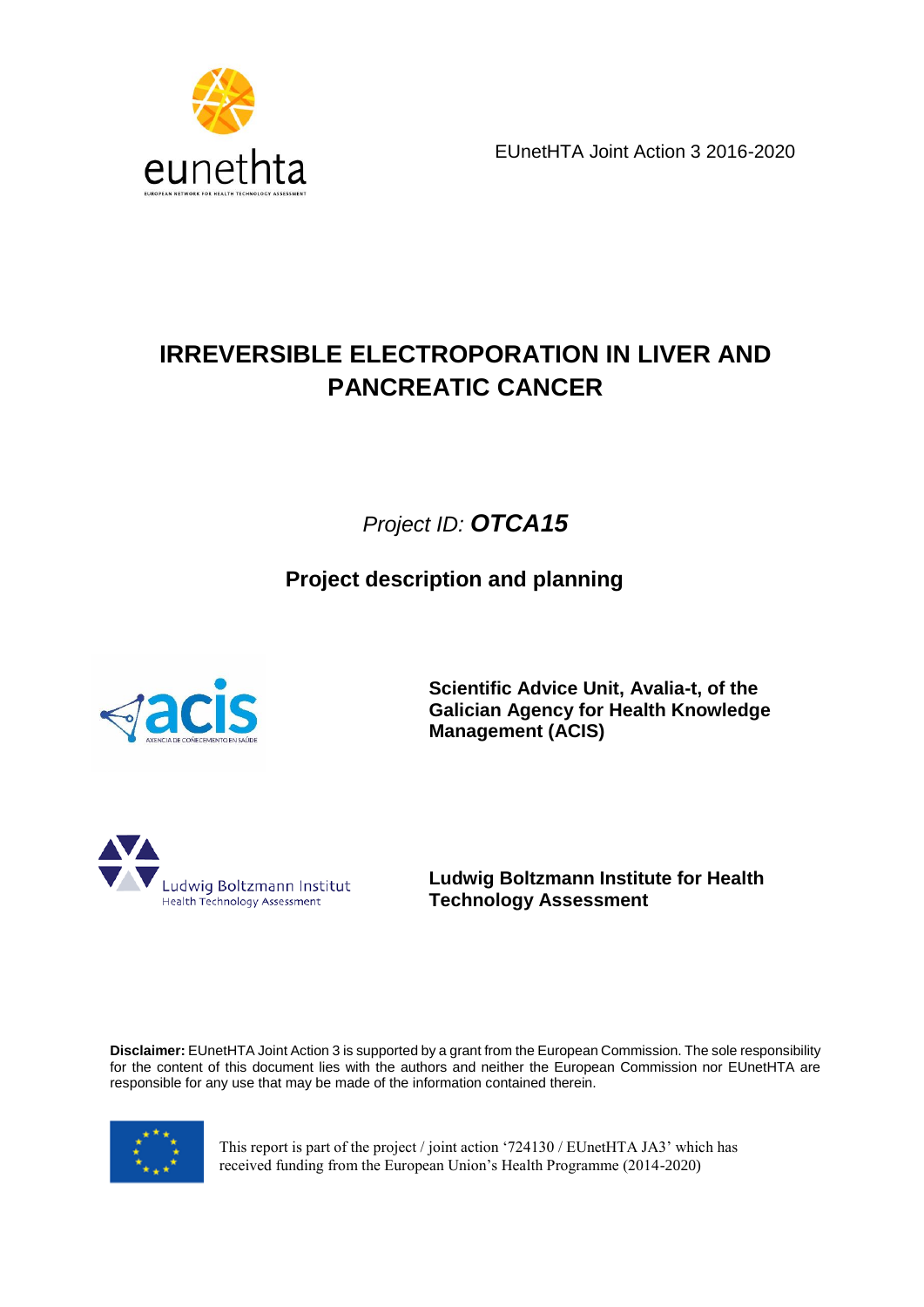## **Version Log**

| <b>Version</b><br>number | Date       | <b>Modification</b>                        | <b>Reason for the modification</b>                                    |
|--------------------------|------------|--------------------------------------------|-----------------------------------------------------------------------|
| V <sub>1</sub>           | 05/07/2018 | Preliminary version of the Project<br>Plan |                                                                       |
| V <sub>2</sub>           | 13/07/2018 | First draft of the Project Plan            | Comments from the internal<br>scoping meeting included                |
| V3                       | 30/07/2018 | Developed draft of the Project Plan        | Comments from the external<br>experts on preliminary PICO<br>included |
| V <sub>4</sub>           | 22/10/2018 | Final draft                                | Comments from dedicated<br>reviewers and external<br>experts included |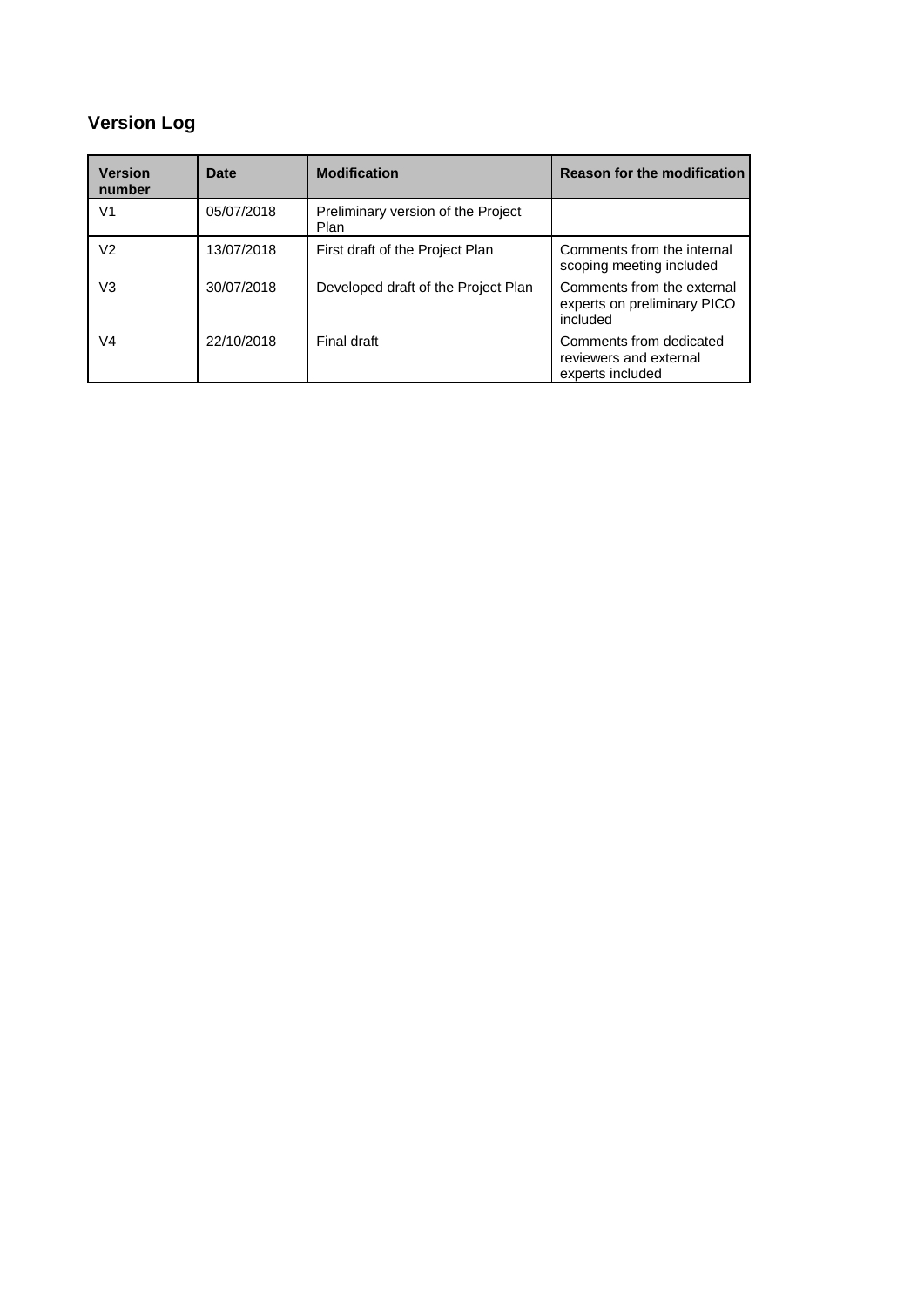### **CONTENTS**

| $\mathbf{1}$   |                          |                                                                                                                                                                                                                                                                                                                                                                                             |  |
|----------------|--------------------------|---------------------------------------------------------------------------------------------------------------------------------------------------------------------------------------------------------------------------------------------------------------------------------------------------------------------------------------------------------------------------------------------|--|
|                | 1.1<br>1.2<br>1.3        | $\textit{Participants} \textit{} \textit{} \textit{} \textit{} \textit{} \textit{} \textit{} \textit{} \textit{} \textit{} \textit{} \textit{} \textit{} \textit{} \textit{} \textit{} \textit{} \textit{} \textit{} \textit{} \textit{} \textit{} \textit{} \textit{} \textit{} \textit{} \textit{} \textit{} \textit{} \textit{} \textit{} \textit{} \textit{} \textit{} \textit{} \text$ |  |
| $\overline{2}$ |                          |                                                                                                                                                                                                                                                                                                                                                                                             |  |
|                | 2.1<br>2.2 <sub>2</sub>  |                                                                                                                                                                                                                                                                                                                                                                                             |  |
|                |                          |                                                                                                                                                                                                                                                                                                                                                                                             |  |
|                |                          |                                                                                                                                                                                                                                                                                                                                                                                             |  |
| 3              |                          |                                                                                                                                                                                                                                                                                                                                                                                             |  |
|                | 3.1<br>3.2<br>3.3<br>3.4 |                                                                                                                                                                                                                                                                                                                                                                                             |  |
| 4              |                          |                                                                                                                                                                                                                                                                                                                                                                                             |  |
| 5              |                          |                                                                                                                                                                                                                                                                                                                                                                                             |  |
|                | 5.1<br>5.2               | Checklist for potential ethical, organisational, patient and social and legal                                                                                                                                                                                                                                                                                                               |  |

## **List of tables**

| Table 2-5: Project Scope: PICO (please see HTA Core Model® for rapid REA)  12 |  |
|-------------------------------------------------------------------------------|--|
|                                                                               |  |
|                                                                               |  |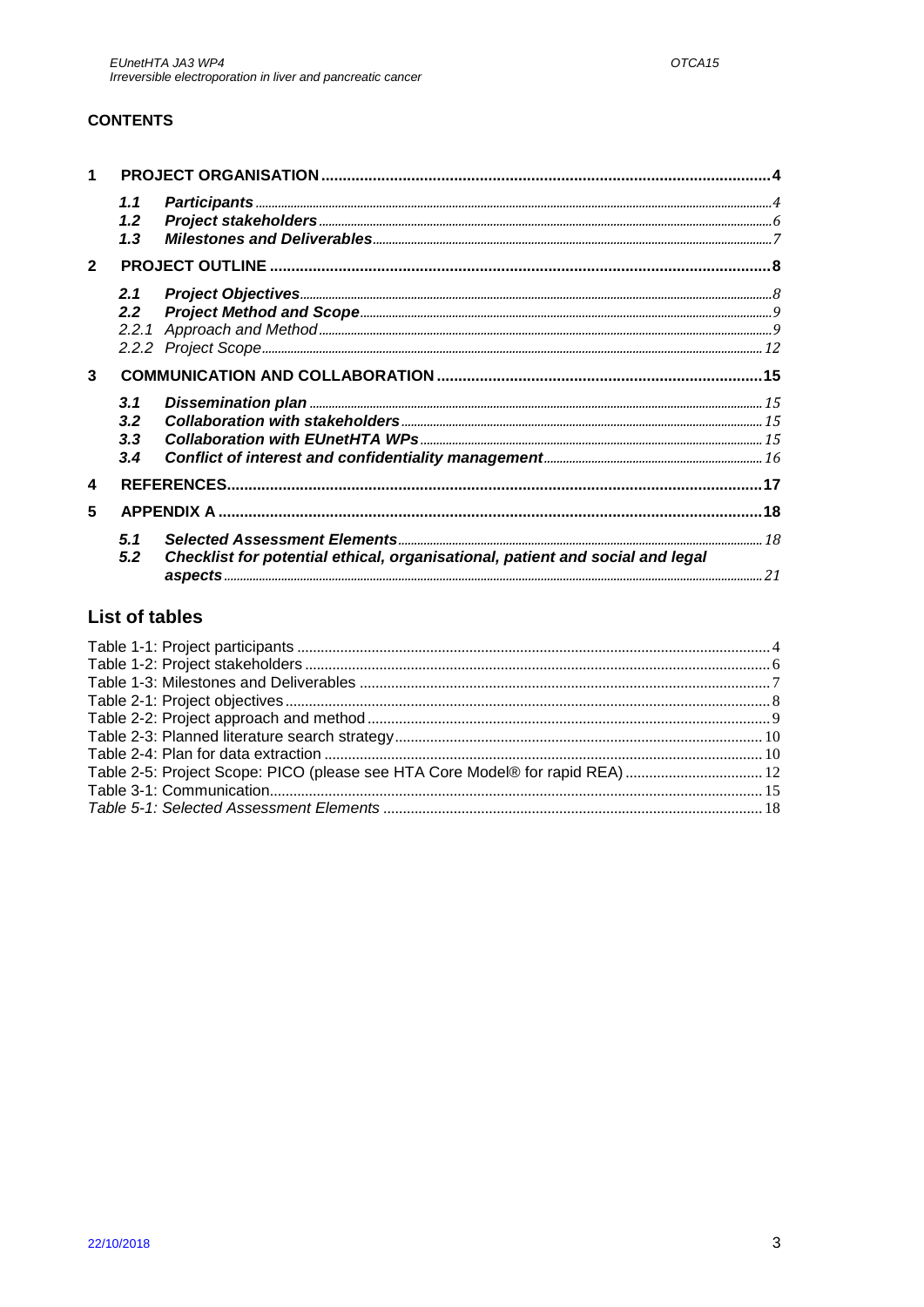# <span id="page-3-0"></span>**1 Project organisation**

## <span id="page-3-1"></span>**1.1 Participants**

<span id="page-3-2"></span>*Table 1-1: Project participants* 

|    | <b>Agency</b>                                                                                                                       | Role in the project       | <b>Country</b> | <b>Distribution of work</b>                                                                                                              |
|----|-------------------------------------------------------------------------------------------------------------------------------------|---------------------------|----------------|------------------------------------------------------------------------------------------------------------------------------------------|
|    | Assessment team                                                                                                                     |                           |                |                                                                                                                                          |
| 1. | Scientific<br>Advice<br>Unit<br>(avalia-t) of the Galician<br>for<br>Health<br>Agency<br>Knowledge<br>Management<br>(ACIS)          | Author                    | Spain          | Develop the first draft<br>of the EUnetHTA<br>Project Plan<br>Perform the literature<br>search and the study<br>selection                |
|    |                                                                                                                                     |                           |                | Carry out the<br>assessment: data<br>extraction, analysis,<br>synthesis and<br>interpretation of<br>findings                             |
|    |                                                                                                                                     |                           |                | Send the first draft to<br>reviewers, compile<br>feedback and<br>perform the<br>necessary changes<br>according to<br>reviewer's comments |
|    |                                                                                                                                     |                           |                | Send the second<br>draft to external<br>experts, and to<br>manufacturers for<br>fact check                                               |
|    |                                                                                                                                     |                           |                | Prepare final<br>assessment and<br>write a final summary<br>of the assessment                                                            |
| 2. | Ludwig Boltzmann Institute<br>for Health Technology<br>Assessment (LBI-HTA)                                                         | Co-Author                 | Austria        | Review draft of the<br><b>EUnetHTA Project</b><br>Plan                                                                                   |
|    |                                                                                                                                     |                           |                | Perform the study<br>selection and the<br>assessment of risk of<br>bias                                                                  |
|    |                                                                                                                                     |                           |                | Check data<br>extraction.<br>Discussion of<br>conclusions.                                                                               |
|    |                                                                                                                                     |                           |                | Review draft<br>assessment, propose<br>amendments where<br>necessary and<br>provide written<br>feedback.                                 |
| 3. | <b>State Health Care</b><br><b>Accreditation Agency</b><br>Under the Ministry of<br>Health of the Republic of<br>Lithuania (VASPVT) | <b>Dedicated Reviewer</b> | Lithuania      | Review and comment<br>on EUnetHTA Project<br>Plan, propose<br>amendments where<br>necessary                                              |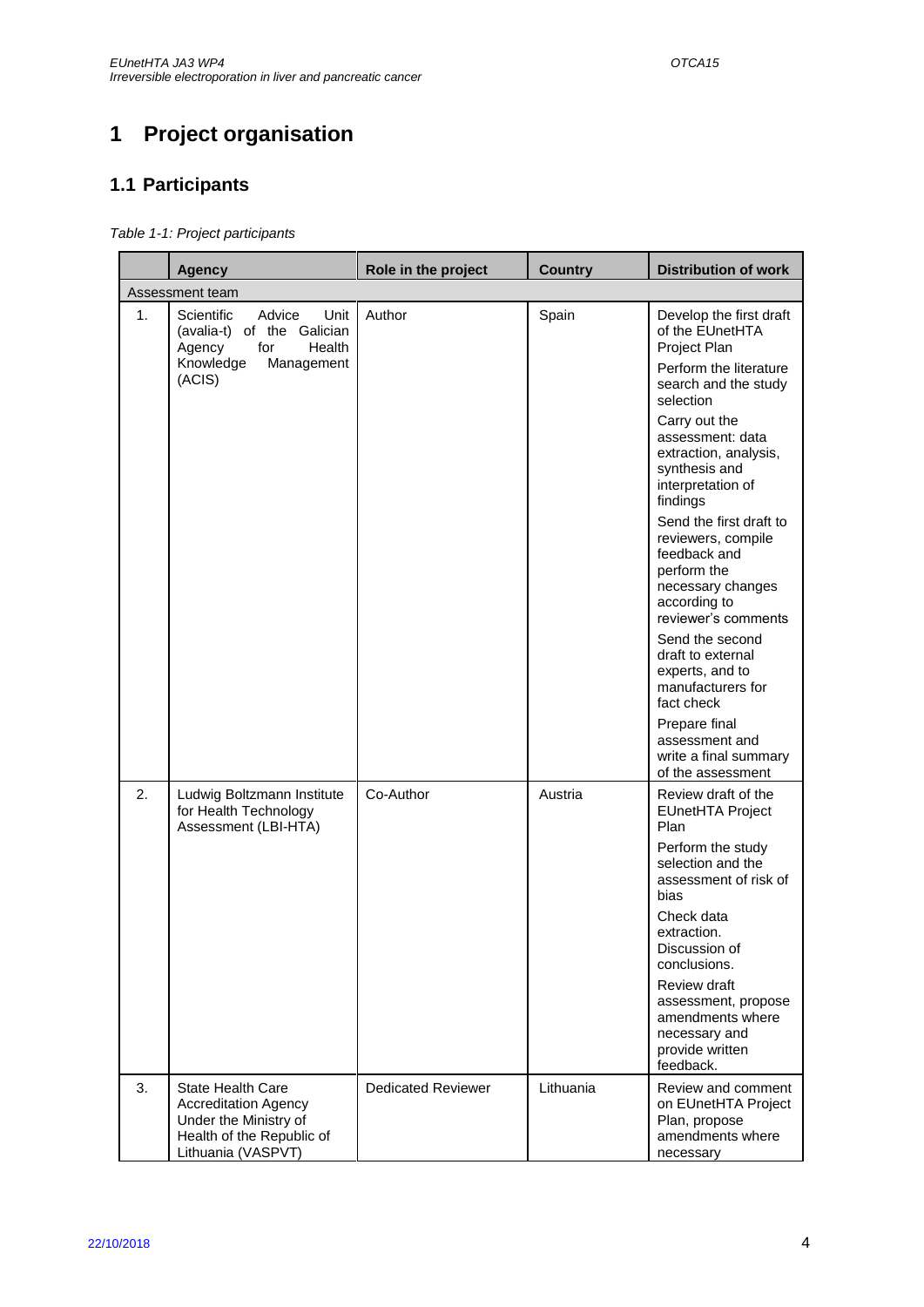|     |                                                                     |                           |                | Review and comment<br>on draft assessment,<br>propose<br>amendments where<br>necessary                                                                                                       |
|-----|---------------------------------------------------------------------|---------------------------|----------------|----------------------------------------------------------------------------------------------------------------------------------------------------------------------------------------------|
| 4.  | National Institute of<br>Pharmacy and Nutrition<br>(NIPN)           | <b>Dedicated Reviewer</b> | Hungary        | Review and comment<br>on EUnetHTA Project<br>Plan, propose<br>amendments where<br>necessary<br>Review and comment<br>on draft assessment,<br>propose<br>amendments where<br>necessary        |
| 5.  | Swiss Network for Health<br><b>Technology Assessment</b><br>(SNHTA) | <b>Dedicated Reviewer</b> | Switzerland    | Review and comment<br>on EUnetHTA Project<br>Plan, propose<br>amendments where<br>necessary<br>Review and comment<br>on draft assessment,<br>propose<br>amendments where<br>necessary        |
|     | Contributors                                                        |                           |                |                                                                                                                                                                                              |
| 6.  | National Institute for Health<br>and Care Excellence<br>(NICE)      | Contributor               | United Kingdom | Contribute to review<br>the first draft of the<br>assessment, propose<br>amendments where<br>necessary                                                                                       |
| 7.  | Dr. Des Alcorn                                                      | External expert           | Scotland       | Review and comment<br>on EUnetHTA Project<br>Plan, propose<br>amendments where<br>necessary<br>Review and comment<br>on second draft<br>assessment, propose<br>amendments where<br>necessary |
| 8.  | Dr. David Kay                                                       | External expert           | Scotland       | Review and comment<br>on EUnetHTA Project<br>Plan, propose<br>amendments where<br>necessary<br>Review and comment<br>on second draft<br>assessment, propose<br>amendments where<br>necessary |
| 9.  | Dr.Fabio Ausania                                                    | External expert           | Spain          | Review and comment<br>on EUnetHTA Project<br>Plan, propose<br>amendments where<br>necessary<br>Review and comment<br>on second draft<br>assessment, propose<br>amendments where<br>necessary |
| 10. | <b>TBD</b>                                                          | <b>Medical Editor</b>     |                | Medical editing                                                                                                                                                                              |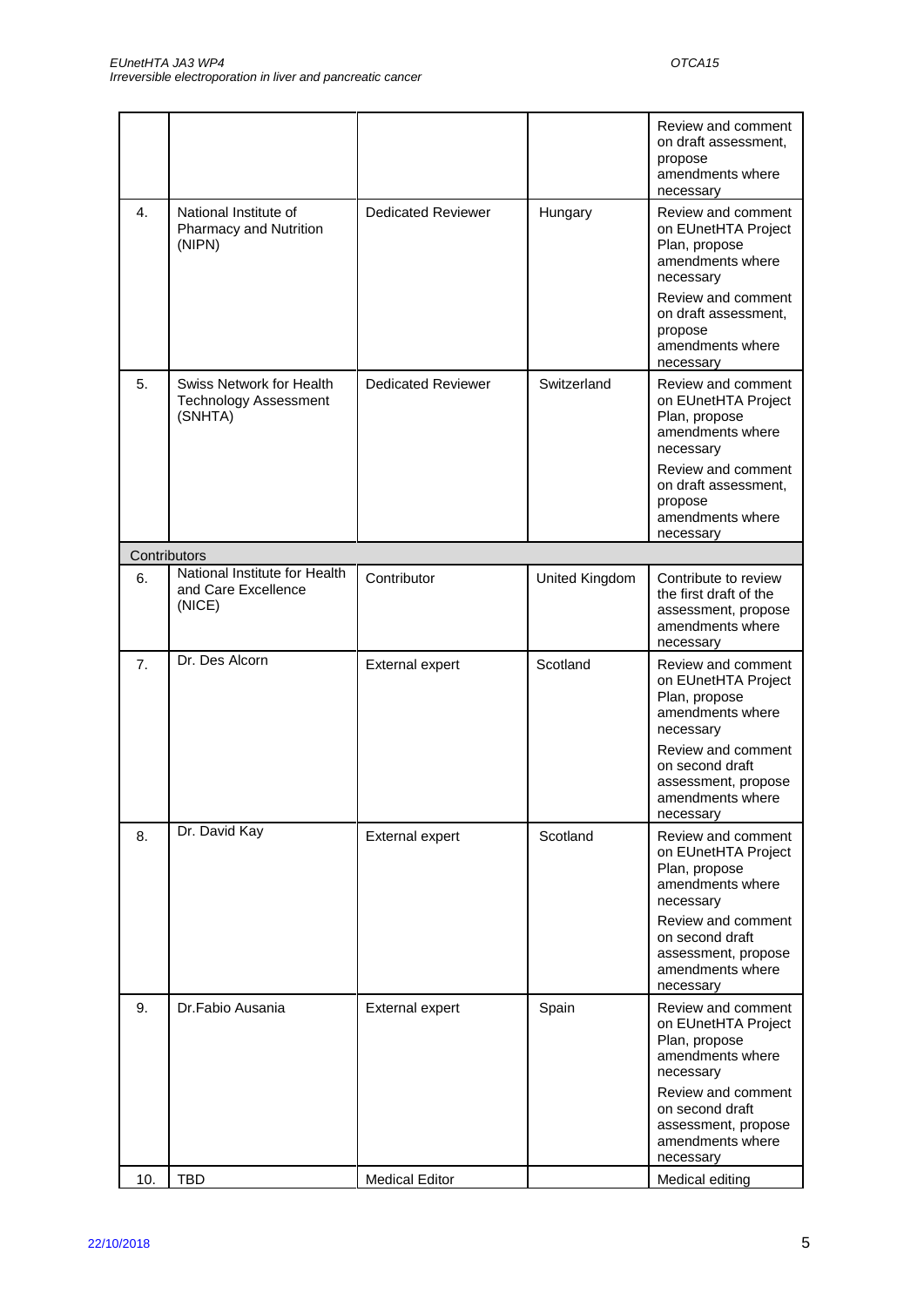## <span id="page-5-0"></span>**1.2 Project stakeholders**

<span id="page-5-1"></span>*Table 1-2: Project stakeholders*

| <b>Organisation</b>                                                                            | Role in the project          |  |
|------------------------------------------------------------------------------------------------|------------------------------|--|
| Angiodynamics. United States.                                                                  | Manufacturer                 |  |
| Spanish group of patients with cancer (GEPAC-<br>Grupo Español de Pacientes con Cáncer). Spain | Patient representative group |  |

Relevant competitors manufacturing the technology: None. Angiodynamics is the only manufacturer of irreversible electroporation equipment.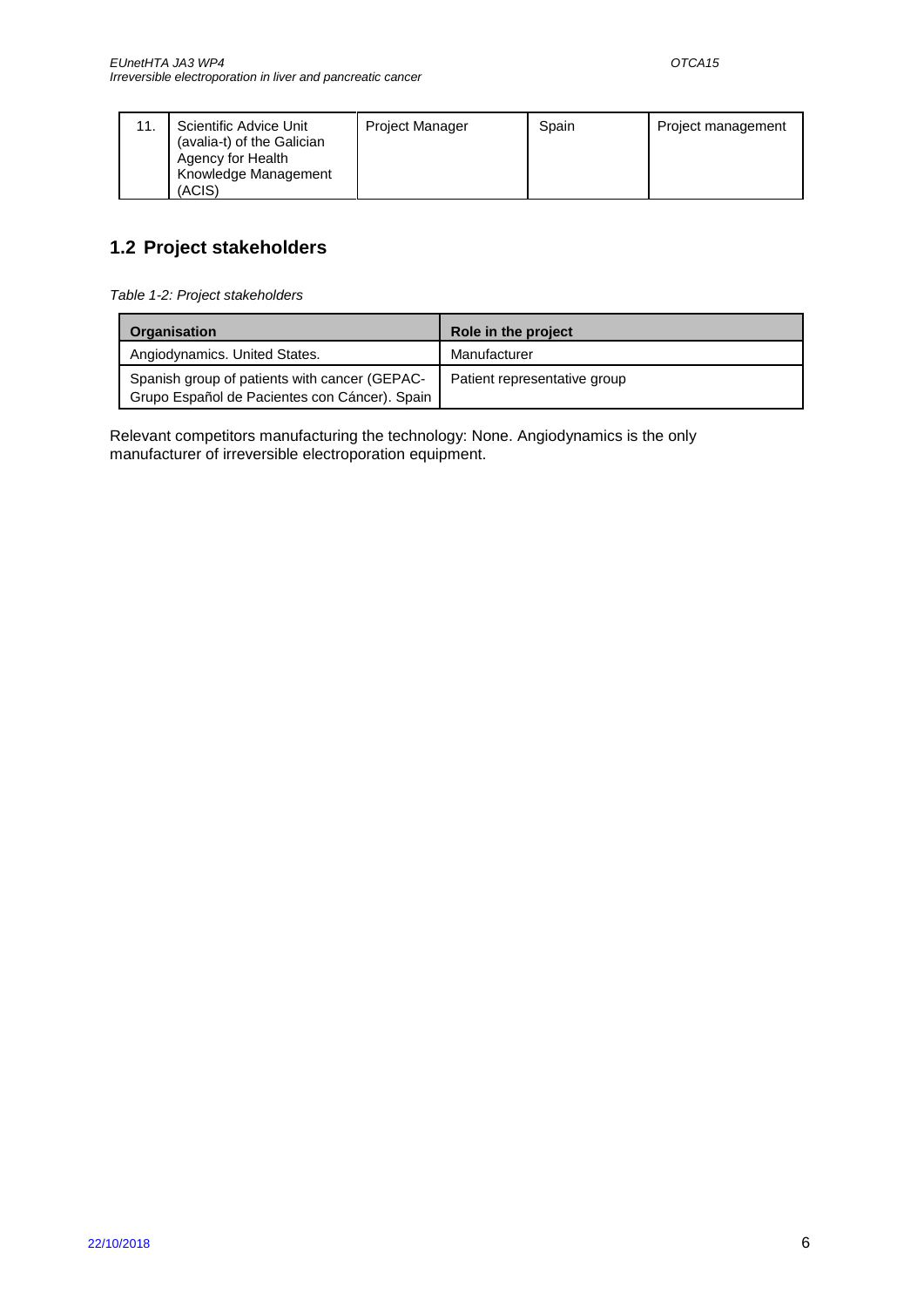## <span id="page-6-0"></span>**1.3 Milestones and Deliverables**

#### <span id="page-6-1"></span>*Table 1-3: Milestones and Deliverables*

| <b>Milestones/Deliverables</b>                                                                                                | <b>Start date</b> | <b>End date</b> |
|-------------------------------------------------------------------------------------------------------------------------------|-------------------|-----------------|
| <b>Project duration</b>                                                                                                       | 04/06/2018        | 17/05/2019      |
| <b>Scoping phase</b>                                                                                                          | 04/06/2018        | 22/10/2018      |
| Identification of manufacturers and external experts; optional:<br>identification of patients                                 | 04/06/2018        | 29/06/2018      |
| Scoping and development of draft Project Plan incl.<br>preliminary PICO                                                       | 04/06/2018        | 04/07/2018      |
| Share the preliminary PICO with dedicated reviewers                                                                           | 05/07/2018        | 11/07/2018      |
| Share the preliminary PICO with external experts (and patients)<br>for comments                                               | 16/07/2018        | 26/07/2018      |
| Internal Scoping e-meeting with the assessment team                                                                           | 12/07/2018        |                 |
| Request for the completion of the Submission file template to<br>manufacturer(s)                                              | 16/10/2018        |                 |
| Amendment of draft Project Plan                                                                                               | 27/07/2018        | 30/07/2018      |
| Consultation of draft Project Plan with dedicated reviewers                                                                   | 31/07/2018        | 07/08/2018      |
| Consultation of draft Project Plan with external experts (and                                                                 | 08/08/2018        | 05/10/2018      |
| patients) and fact check by manufacturers                                                                                     |                   |                 |
| Amendment of draft Project Plan & final Project Plan<br>available                                                             | 08/10/2018        | 22/10/2018      |
| Completion of Submission file template by manufacturer(s) +<br>Clarifying further questions concerning draft Submission file) | 17/10/2018        | 30/11/2018      |
| <b>Assessment phase</b>                                                                                                       | 01/10/2018        | 17/05/2019      |
| Writing first draft rapid assessment                                                                                          | 01/10/2018        | 11/01/2019      |
| Review by dedicated reviewer(s)                                                                                               | 14/01/2019        | 25/01/2019      |
| Writing second draft rapid assessment                                                                                         | 28/01/2019        | 15/02/2019      |
| Review by $\geq 2$ external clinical experts and fact check by<br>manufacturers                                               | 18/02/2019        | 08/03/2019      |
| Writing third draft rapid assessment                                                                                          | 11/03/2019        | 29/03/2019      |
| Medical editing                                                                                                               | 01/04/2019        | 12/04/2019      |
| Writing of final version of rapid assessment                                                                                  | 15/04/2019        | 03/05/2019      |
| Formatting                                                                                                                    | 06/05/2019        | 10/05/2019      |
| Final version of REA                                                                                                          |                   | week from       |
|                                                                                                                               |                   | 13/05/2019 - to |
|                                                                                                                               |                   | 17/05/2019      |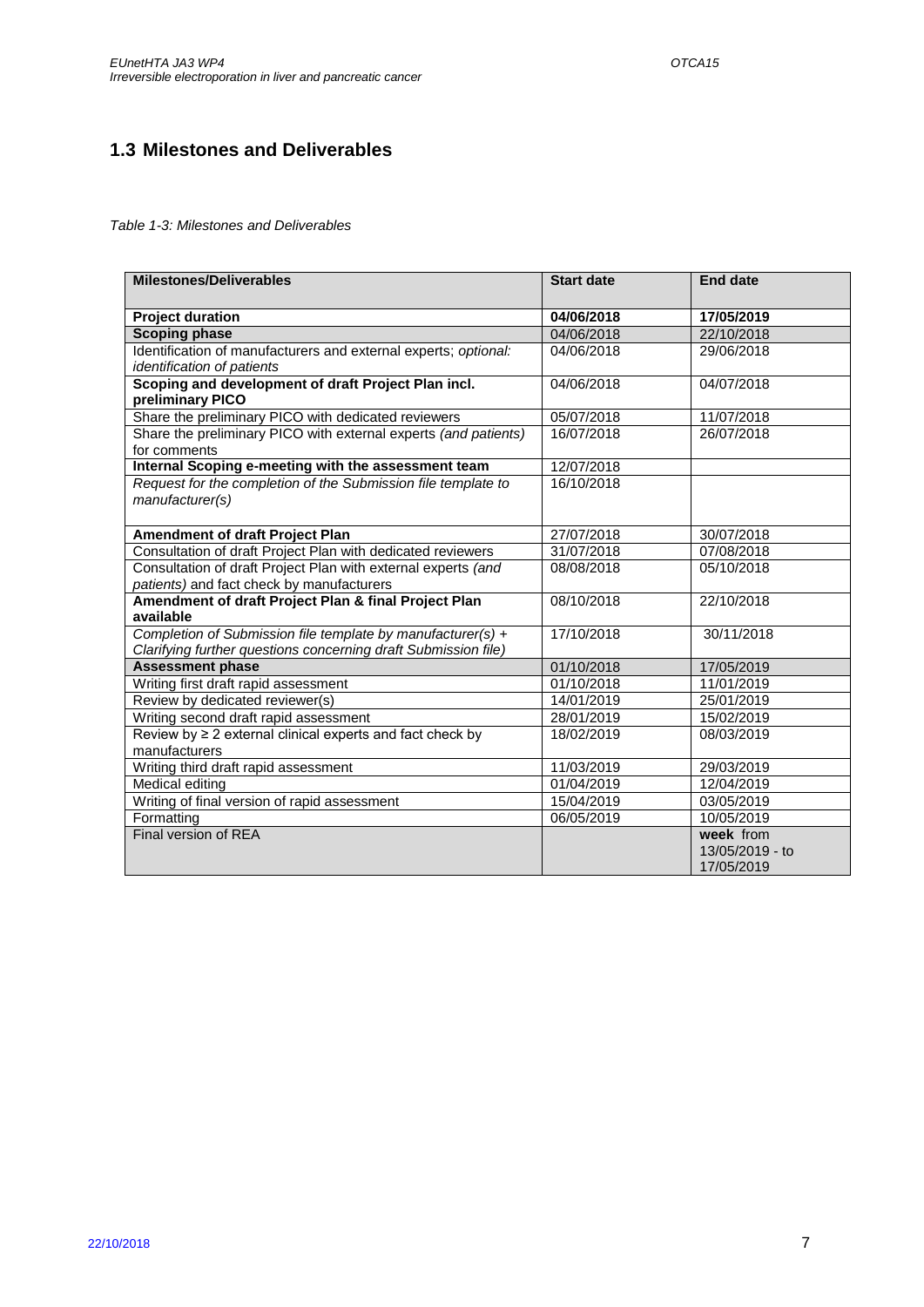# <span id="page-7-0"></span>**2 Project Outline**

## <span id="page-7-1"></span>**2.1 Project Objectives**

The rationale of this assessment is to collaboratively produce structured (rapid) core HTA information on other technologies. In addition, the aim is to apply those collaboratively produced assessments in the national or regional context*.* 

<span id="page-7-2"></span>

| List of project objectives                                                                                                                                                     | Indicator (and target)                                                                                           |
|--------------------------------------------------------------------------------------------------------------------------------------------------------------------------------|------------------------------------------------------------------------------------------------------------------|
| To jointly produce health technology<br>assessments that are fit for purpose, of high<br>quality, of timely availability, and cover the whole<br>range of health technologies. | Production of 1 (rapid) relative effectiveness<br>assessment.                                                    |
| To apply this collaboratively produced<br>assessment into local (e.g. regional or national)<br>context.                                                                        | Production of $\geq 2$ local (e.g. national or regional)<br>reports based on the jointly produced<br>assessment. |

This rapid assessment addresses the following research questions:

- *1.* Ablation of pancreatic tumors with irreversible electroporation (IRE) by any approach (percutaneous, laparoscopic or open surgical) in patients with unresectable locally advanced pancreatic cancer (LAPC) is more effective and safer than the standard clinical practice or any palliative care.
- 2. Ablation of a liver tumors with irreversible electroporation (IRE) by any approach (percutaneous, laparoscopic or open surgical) in patients with unresectable primary or secondary liver cancer and contraindicated for thermal ablation is more effective and safer than the standard clinical practice or any other palliative care.

This topic, requested by two regional health authorities, was prioritised by the Spanish National Ministry of Health, who commissioned Avalia-t to do a HTA on IRE in inoperable pancreatic and liver cancer. The assessment is part of the Spanish Network of HTA agencies and Services 2018 annual work plan. The relevance of the topic lies in the fact that this is a non-thermal minimally invasive technique that can be applied for the treatment of patients that have no other available alternatives, so it could have a high impact in the outcomes of these patients. This technique is not yet in the Spanish common services portfolio of the National Health System.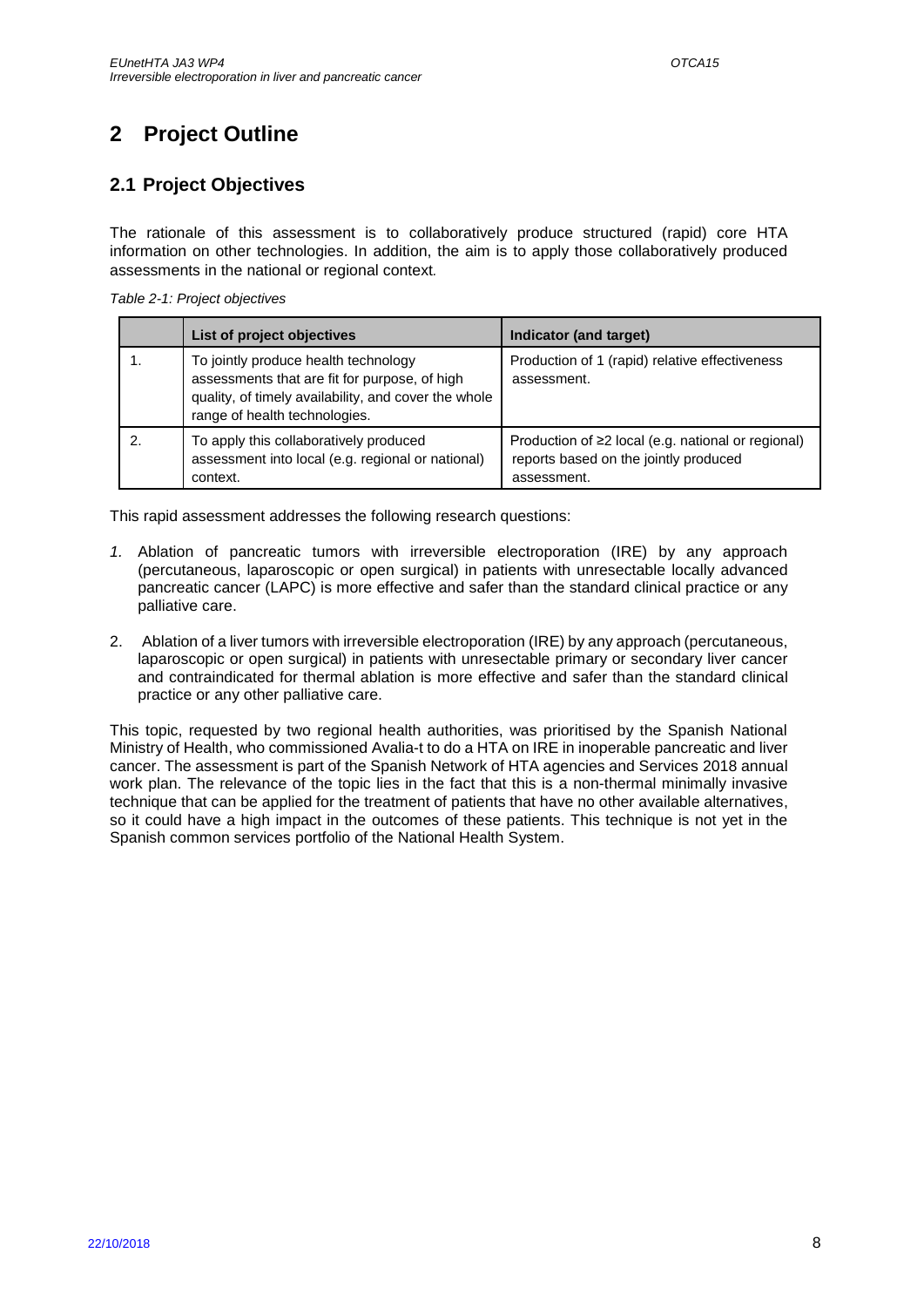## <span id="page-8-0"></span>**2.2 Project Method and Scope**

### <span id="page-8-1"></span>2.2.1 Approach and Method

#### <span id="page-8-2"></span>*Table 2-2: Project approach and method*

#### **Project approach and method**

The HTA Core Mode Applications for Rapid Relative Effectiveness Assessment Version 4.2. will be the primary source for selecting assessment elements.

Description and technical characteristics of technology (**TEC**) and health problem and current use (**CUR**) domains:

- Information from the manufacturers: the Medical Devices Evidence Submission template will be sent to the manufacturer of the technology under assessment. The manufacturer will be asked to submit non-confidential evidence, focusing on the technical characteristics and current use of the technology
- The evidence provided will be used in addition to the literature identified by a literature search, scanning multiple data sources for additional information
- IRE will be analyzed and discussed at the light of the found evidence and the information from the clinical experts and manufacturers

Clinical effectiveness (**EFF**) and safety (**SAF**) domains

A systematic search will be performed.

In addition, we are aiming to include patients in order to know their expectations and to incorporate their views and perspectives regarding the clinical condition and the treatment. Participation would be open to patients with pancreatic or liver cancer who have undergone electroporation or other ablative methods, as the experiences with the disease and ablative methods will generally be shared. Information from patient involvement will be used as additional information for answering research questions related to patient aspects (mainly assessment elements D0016, D0012, D0013 and D0017).

The authoring team will carry out the selection of relevant articles, independently, by screening the titles and abstracts of the retrieved studies, in accordance with the inclusion / exclusion criteria established according to the previously defined PICO question. Potentially eligible studies will be obtained and read at full-text. Reasons for exclusion will be recorded. Disagreement will be discussed and resolved between the authoring team.

Study and outcomes validity and level of evidence will be assessed according to the EUnetHTA guidelines:

- The importance of each outcome will be graded by the assessment team, external experts and the patient representative, according to GRADE (Grading of Recommendations, Assessment, Development and Evaluation).
- Risk of Bias: the "Revised Cochrane Risk of bias tool" (RoB 2.0 tool) will be used for randomized controlled trials, the "Risk of Bias in non-randomized studies of Interventions" (ROBINS-I tool) for non randomized studies and the "IHE 20-Criteria checklist" for single-arm studies.
- The quality of the body of evidence will be assessed using GRADE.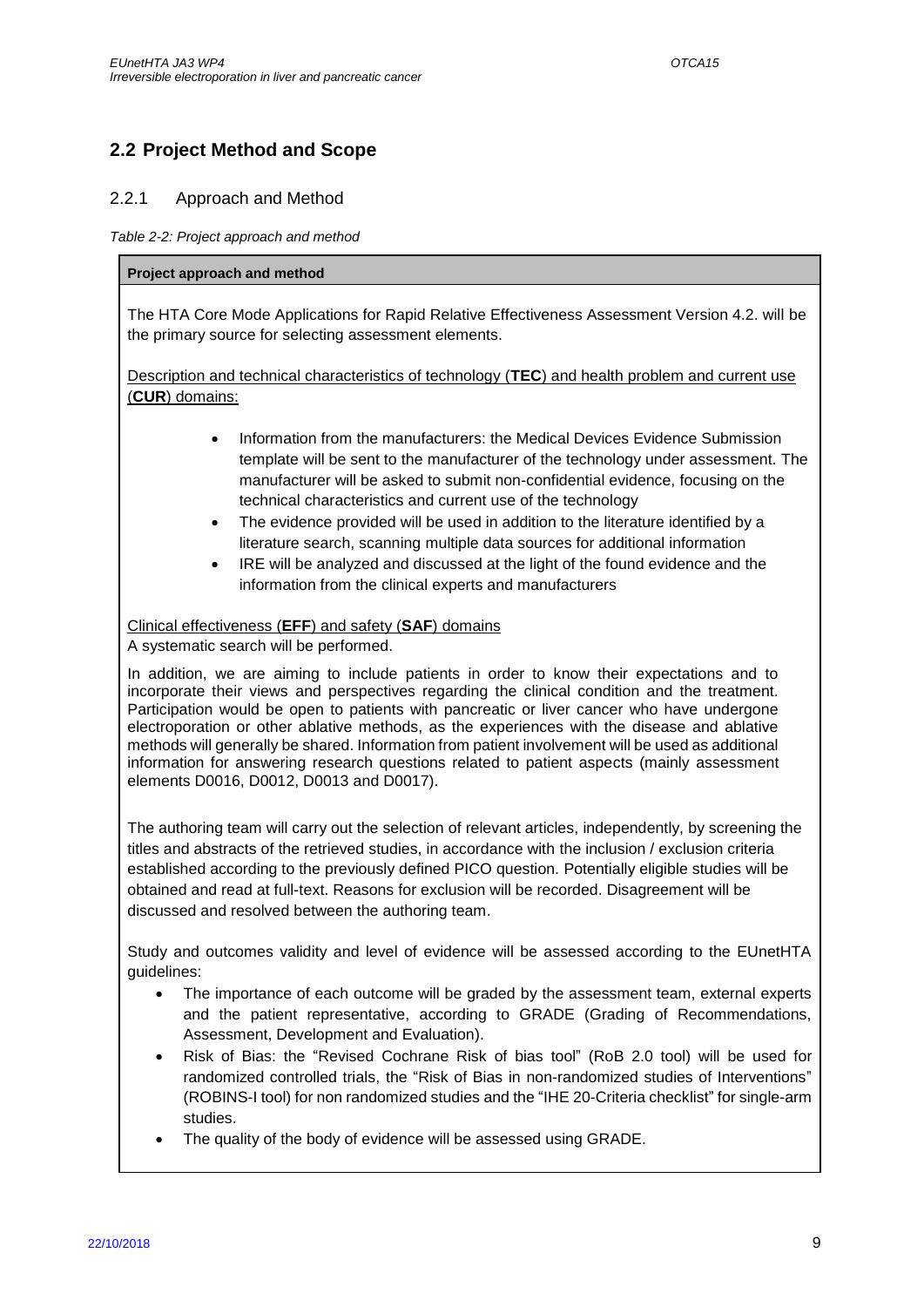The risk of bias and the GRADE quality rating will be independently assessed by two members of the authoring team. Disagreements will be resolved by consensus, consulting a third part in case of discrepancies.

Relevant subgroup analyses will be assessed for the critical outcomes. The benefit and risk of IRE will be assessed.

#### <span id="page-9-0"></span>*Table 2-3: Planned literature search strategy*

#### **Literature search strategy**

EFF and SAF domains: a systematic search will be performed in the following databases: Centre for Reviews and Dissemination (CRD) Databases, Cochrane Library (Wiley), Medline (PubMed), Embase (OVID), Web of Science (Web of Knowledge) and Scopus.

Search of ongoing clinical trials and research projects: Clinicaltrials.gov, Cochrane Central EU clinical trials, International ClinicalTrials Registry Platform (ICTRP) and UK Clinical Trails gateway.

Search terms related to irreversible electroporation and Nanoknife will be used, combined with terms related to liver and pancreatic cancer. Mesh terms and free text words will be included in the search strategy.

The bibliographic research will be restricted to studies written in English, Spanish, Portuguese, French or Italian language. The following publication types will be excluded: case reports, letters, congresses or editorials. No other restrictions will be considered.

The search will be completed with a manual revision of the bibliographic references cited in the selected papers and a general internet search.

When the same institution had published sequential studies, in order to avoid overlap, the study with the largest number of cases will be chosen.

#### <span id="page-9-1"></span>*Table 2-4: Plan for data extraction*

#### **Planned data extraction**

The relevant data will be extracted and recorded in evidence tables by one author from avalia-t and reviewed by another. This process will be checked by the co-author. Evidence tables for data extraction will be created according to The Cochrane Handbook for Systematic Reviews for Interventions.

The data extracted from the studies will include:

- Study characteristics (authors, year of publication, study design, setting/country, funding, study's registration number in clinical trial database, data collection period)
- Population characteristics (number of participants, age, gender, tumor type, tumor size clinical stage, treatments before the intervention, simultaneous treatments, treatments after the intervention)
- Intervention and control characteristics (description of the procedure, approach of the procedure, name of the device, number and length of the interventions, comparator, length of follow-up)
- Outcomes: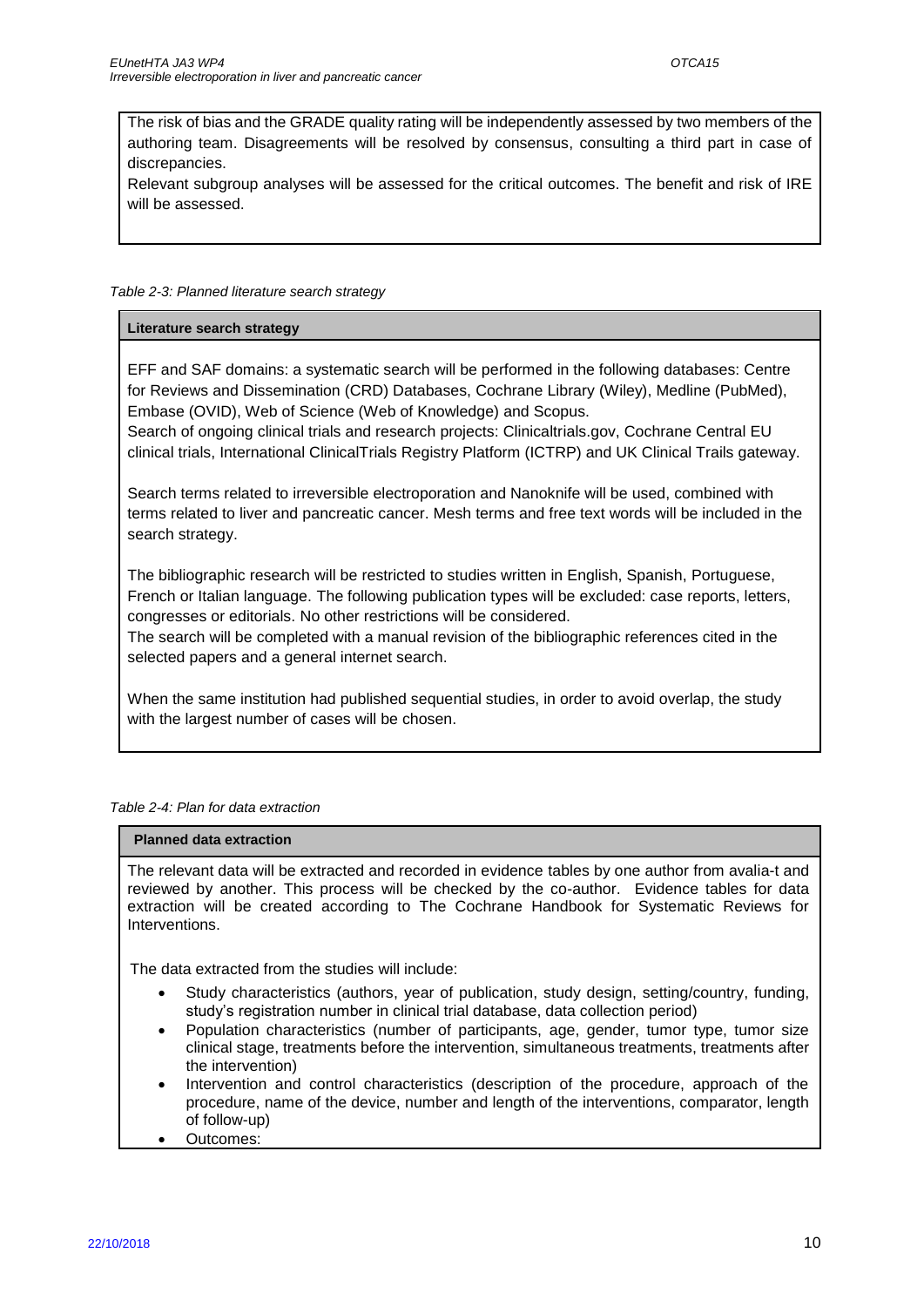o Effectiveness endpoints: success of the procedure, overall survival, cancer specific survival, disease free survival, time to recurrence, time to progression, time to local recurrence, health related quality of life and pain. o Safety endpoints: procedure related complications, adverse events, intervention specific mortality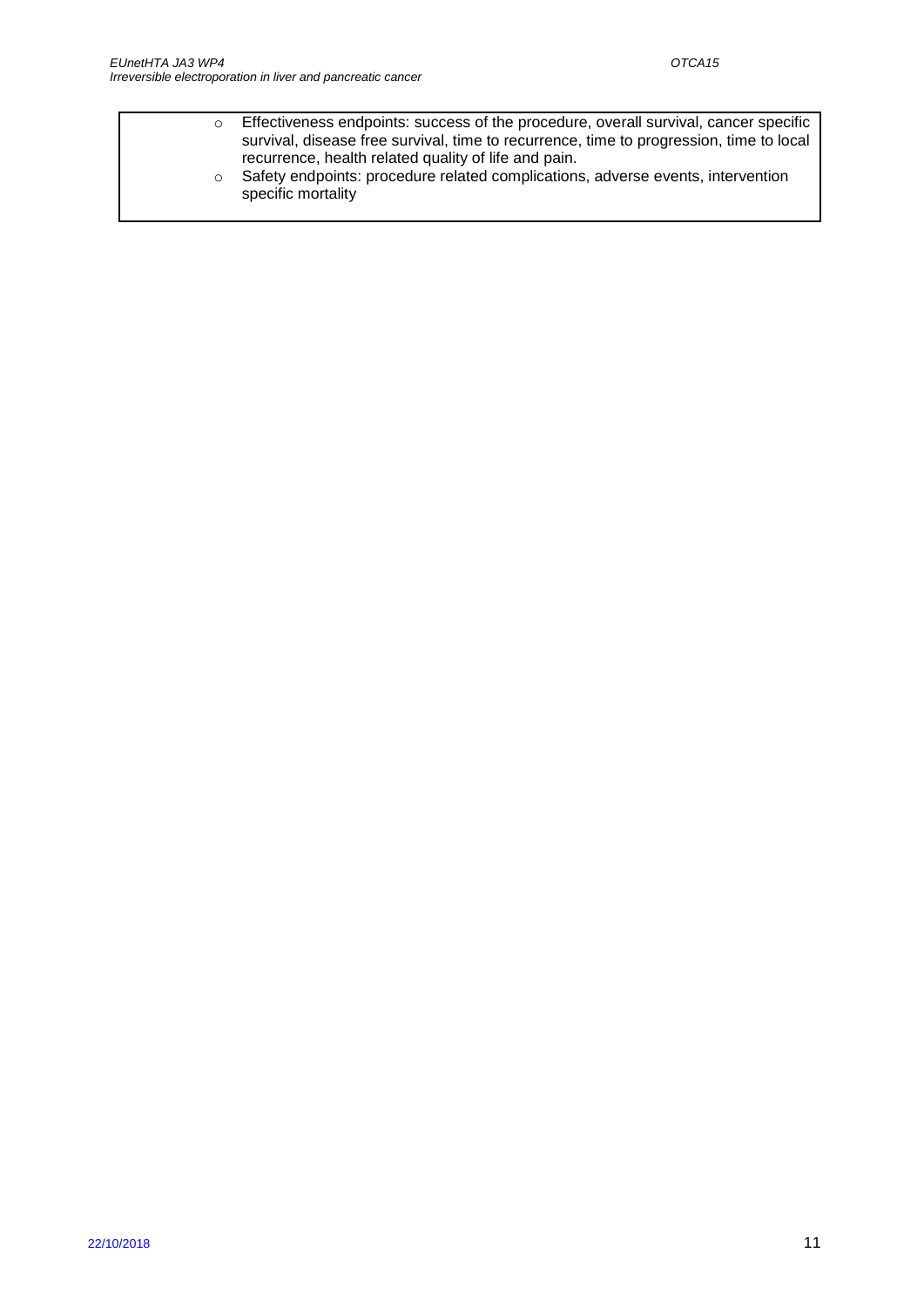ł,

## <span id="page-11-0"></span>2.2.2 Project Scope

'n

<span id="page-11-1"></span>

| Table 2-5: Project Scope: PICO (please see HTA Core Model® for rapid REA) |  |
|---------------------------------------------------------------------------|--|

| <b>Description</b> | <b>Project Scope</b>                                                                                                                                                                                                                                                                                                                                                                                                                                                                                                                                                           |  |  |
|--------------------|--------------------------------------------------------------------------------------------------------------------------------------------------------------------------------------------------------------------------------------------------------------------------------------------------------------------------------------------------------------------------------------------------------------------------------------------------------------------------------------------------------------------------------------------------------------------------------|--|--|
| <b>Population</b>  | The diseases of interest are:                                                                                                                                                                                                                                                                                                                                                                                                                                                                                                                                                  |  |  |
|                    | Pancreatic neoplasm MeSH-term: C04.588.274.761, C04.588.322.475,<br>٠<br>C06.301.761, C06.689.667, C19.344.421;<br>Malignant neoplasm of pancreas ICD-10:C25<br>Liver neoplasms MeSH-term: C04.588.274.623, C06.301.623,<br>$\bullet$<br>C06.552.697).<br>Malignant neoplasm of liver ICD-10: C22; malignant neoplasm metastasis in<br>liver ICD-10: C78-7.                                                                                                                                                                                                                    |  |  |
|                    | The target populations are:                                                                                                                                                                                                                                                                                                                                                                                                                                                                                                                                                    |  |  |
|                    | Patients with histologically proven, primary or recurrent unresectable<br>locally advanced pancreatic cancer (LAPC) / stage III.                                                                                                                                                                                                                                                                                                                                                                                                                                               |  |  |
|                    | The following subgroups will be considered:                                                                                                                                                                                                                                                                                                                                                                                                                                                                                                                                    |  |  |
|                    | Patients who have already received chemotherapy and/or radiotherapy<br>$\circ$<br>and the tumor does not progress versus,<br>Patients who have already received chemotherapy and/or radiotherapy<br>$\circ$<br>and the tumor becomes resectable; IRE is applied for margin<br>accentuation versus,                                                                                                                                                                                                                                                                             |  |  |
|                    | o Patients who have not received chemotherapy or radiotherapy                                                                                                                                                                                                                                                                                                                                                                                                                                                                                                                  |  |  |
|                    | Patients with unresectable primary or secondary liver cancer and<br>$\bullet$<br>contraindicated for thermal ablation                                                                                                                                                                                                                                                                                                                                                                                                                                                          |  |  |
|                    | The following subgroups will be considered:                                                                                                                                                                                                                                                                                                                                                                                                                                                                                                                                    |  |  |
|                    | Patients with primary liver cancer versus,<br>$\circ$<br>Patients with secondary liver cancer, differentiating by<br>$\circ$<br>origin/histology                                                                                                                                                                                                                                                                                                                                                                                                                               |  |  |
|                    | The intended use of the technology is an ablative treatment.                                                                                                                                                                                                                                                                                                                                                                                                                                                                                                                   |  |  |
|                    | Rationale: population was defined according to:<br>European Guidelines (ESMO-Cancer of Pancreas: Clinical Practice<br>$\bullet$<br>Guideline for diagnosis, treatment and follow-up(1); EASL Clinical Practice<br>Guideline: Management of hepatocellular carcinoma.(2).<br>American Guidelines: NCCN Clinical Practice Guidelines in Oncology<br>$\bullet$<br>(Pancreatic Adenocarcinoma Guideline and Hepatobiliary cancers<br>guidelines)(3, 4)<br>American Joint Committee on Cancer (AJCC): Cancer Staging Manual:<br>$\bullet$<br>Pancreas and Hepatobiliary Cancers (5) |  |  |
| Intervention       | Tumor resection by irreversible electroporation (IRE) with Nanoknife®. The<br>$\bullet$<br>following subanalysis will be considered, depending on the approach:<br>percutaneous, laparoscopic or open surgery<br>MESH: Electroporation E05.200.500.454, E05.242.448, E05.301.500<br>٠<br>Manufacturers:<br>$\bullet$                                                                                                                                                                                                                                                           |  |  |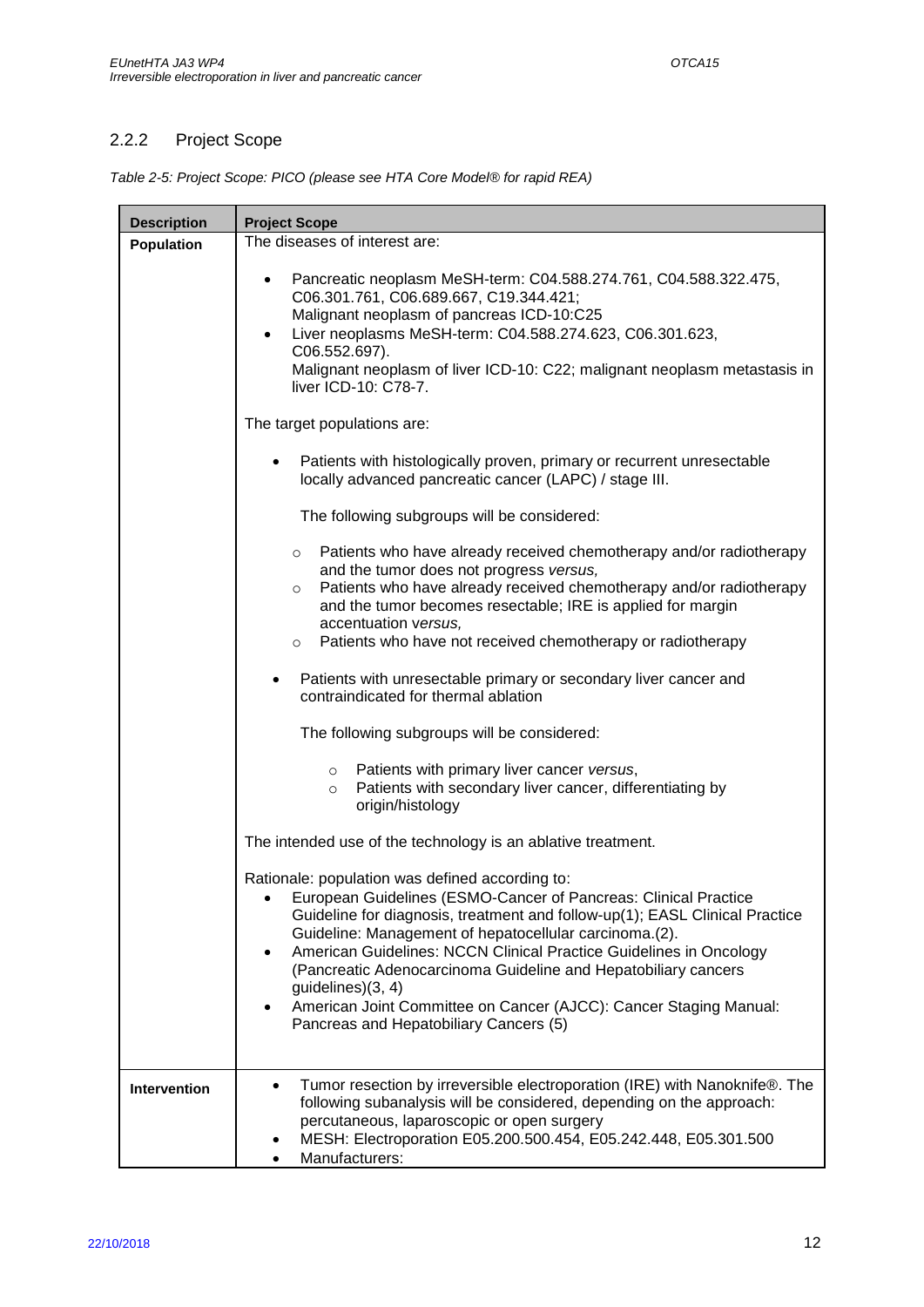|                 | Nanoknife® (Company: AngioDynamics®, USA)<br>$\bullet$                                                                                                                                                                                                                                                                                                                                                                                                                                                                                                                                                                                                                                                                                                                                                                                                                                                                                                                                                                                                                                                                                                                                                              |  |  |  |
|-----------------|---------------------------------------------------------------------------------------------------------------------------------------------------------------------------------------------------------------------------------------------------------------------------------------------------------------------------------------------------------------------------------------------------------------------------------------------------------------------------------------------------------------------------------------------------------------------------------------------------------------------------------------------------------------------------------------------------------------------------------------------------------------------------------------------------------------------------------------------------------------------------------------------------------------------------------------------------------------------------------------------------------------------------------------------------------------------------------------------------------------------------------------------------------------------------------------------------------------------|--|--|--|
| Comparison      | Pancreatic cancer<br>$\bullet$<br>Standard of care therapy:<br>chemotherapy (CT)<br>radiotherapy (RT)<br>٠<br>chemo-radiotherapy (CRT)<br>٠<br>palliative care<br>not doing anything (watchful waiting)<br>٠                                                                                                                                                                                                                                                                                                                                                                                                                                                                                                                                                                                                                                                                                                                                                                                                                                                                                                                                                                                                        |  |  |  |
|                 | Liver cancer<br>Standard of care therapy:<br>chemotherapy (CT)<br>٠<br>radiotherapy (RT)<br>٠<br>chemo-radiotherapy (CRT)<br>٠<br>chemoembolization<br>٠<br>kinase inhibitor: Sorafenib or others<br>٠<br>palliative care<br>٠<br>not doing anything (watchful waiting)<br>٠                                                                                                                                                                                                                                                                                                                                                                                                                                                                                                                                                                                                                                                                                                                                                                                                                                                                                                                                        |  |  |  |
|                 | Rationale: the standard therapy was established according to:<br>European guidelines: ESMO-Cancer of Pancreas: Clinical Practice<br>Guideline for diagnosis, treatment and follow-up;(1) and EASL Clinical<br>Practice Guideline: Management of hepatocellular carcinoma. J Hepatol.<br>2018.(2)<br>NICE guideline: Pancreatic cancer in adults: diagnosis and<br>management.(6)<br>American Society of Clinical Oncology- Clinical Practice Guideline: Locally<br>Advanced, Unresectable Pancreatic Cancer.2016 (7)<br>EUnetHTA guideline: Comparators & Comparisons: Criteria for the choice of<br>the most appropriate comparator(s) (8)                                                                                                                                                                                                                                                                                                                                                                                                                                                                                                                                                                         |  |  |  |
| <b>Outcomes</b> | Effectiveness-related:<br>Success of the procedure (defined as the ability to complete the IRE procedure<br>$\bullet$<br>as planned and absence of any residual tumor (using imaging techniques))<br>Overall survival (at 3, 6, 12, 18 and 24 months)<br>Cancer specific survival<br>Disease free survival<br>Time to Recurrence (TTR)<br>Time to progression: radiological progression, by computed tomography<br>$\bullet$<br>(CT) scan or magnetic resonance imaging (MRI) at 6 weeks, 3, 6, 12, 18<br>and 24 months<br>Time to local recurrence: local radiological progression, at 6 weeks, 3, 6,<br>$\bullet$<br>12, 18 and 24 months<br>Health-related quality of life (measured by EORTC QLQ-C30, QLQ-<br>$\bullet$<br>PAN26, FACT-Hep, EQ-5D or others, at baseline, 6 weeks, 3 months and<br>6 months, 12 months after IRE)<br>Pain<br>Safety-related:<br>Procedure related complications (e.g. needle tract seeding)<br>$\bullet$<br>Adverse events: type, graded as CTCAE (Common Terminology Criteria<br>$\bullet$<br>for Adverse Events), the Dindo-Clavien Classification, the SIR (Society of<br>Interventional Radiology) grading system or others<br>Intervention specific mortality<br>$\bullet$ |  |  |  |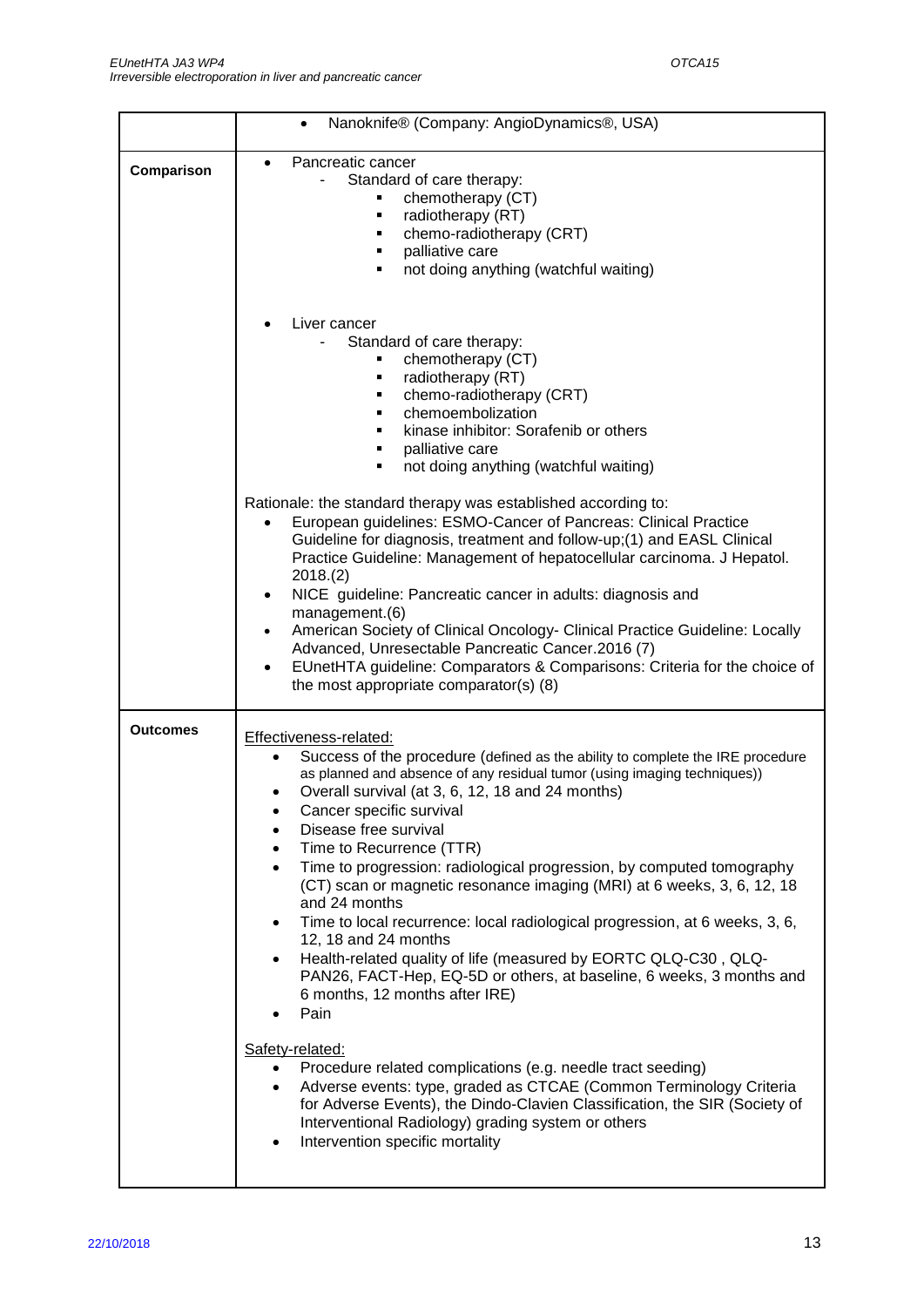|                     | Rationale:<br>The outcomes have been chosen based on the following guides:<br>Design and endpoints of clinical trials in hepatocellular carcinoma (9).<br>Guidelines for time to event and endpoint definitions in trial for pancreatic<br>$\bullet$<br>cancer: DATECAN(10).<br>• EUnetHTA guidelines: endpoints used in Relative Effectiveness<br>Assessment: clinical endpoints, safety and health-related quality of life and<br>utility measures (11-13). |
|---------------------|---------------------------------------------------------------------------------------------------------------------------------------------------------------------------------------------------------------------------------------------------------------------------------------------------------------------------------------------------------------------------------------------------------------------------------------------------------------|
| <b>Study design</b> | Effectiveness: randomized controlled trials, prospective non-randomized controlled<br>trials and single-arm prospective studies with at least 10 patients.                                                                                                                                                                                                                                                                                                    |
|                     | Safety: randomized controlled trials, prospective non-randomized controlled trials<br>and single-arm prospective studies with at least 10 patients.                                                                                                                                                                                                                                                                                                           |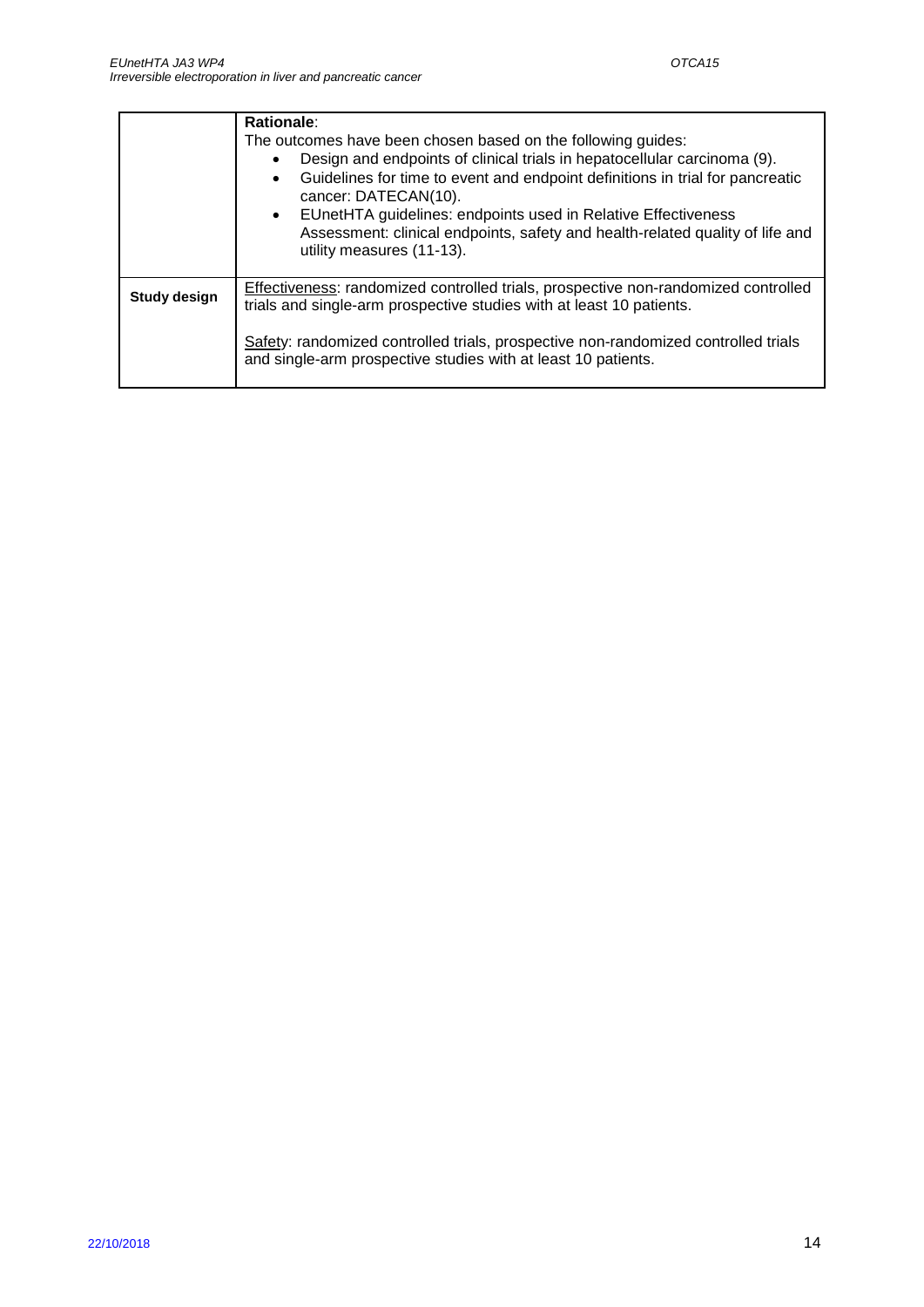# <span id="page-14-0"></span>**3 Communication and collaboration**

<span id="page-14-4"></span>*Table 3-1: Communication*

| Communication<br>Type                              | <b>Description</b>                                                                    | <b>Date</b>  | <b>Format</b>                                              | <b>Participants/Distribution</b>                                                       |
|----------------------------------------------------|---------------------------------------------------------------------------------------|--------------|------------------------------------------------------------|----------------------------------------------------------------------------------------|
| Scoping                                            | To discuss the preliminary<br>PICO and draft project plan                             | 12/07/2018   | E-meeting                                                  | Author(s), co-author(s),<br>dedicated reviewers,<br>project manager                    |
|                                                    | To discuss the preliminary<br>PICO with external experts                              | 19/07/2018   | Face to face meeting/<br>e-meeting                         | Author(s), external experts                                                            |
|                                                    |                                                                                       | [DD/MM/YYYY] | Additional e-meetings<br>may be planned<br>whenever needed | Author(s), Co-author(s),<br>dedicated reviewer(s),<br>project manager                  |
| Feedback on<br>draft submission<br>file (optional) | To point out the<br>requirements for the final<br>submission file by<br>manufacturers | [DD/MM/YYYY] | E-mail                                                     | Author(s), project<br>manager, manufacturers                                           |
| First draft of the<br>rapid<br>assessment          | To discuss comments of<br>dedicated reviewers                                         | [DD/MM/YYYY] | E-meetings may be<br>planned                               | Author(s), co-author(s),<br>dedicated reviewers                                        |
| Second draft of<br>the rapid<br>assessment         | To discuss comments from $\geq$<br>2 external clinical experts<br>and manufacturers   | [DD/MM/YYYY] | E-meetings may be<br>planned                               | Author(s), co-author(s),<br>dedicated reviewers:<br>external experts.<br>manufacturers |

### <span id="page-14-1"></span>**3.1 Dissemination plan**

The final rapid assessment will be published on the EUnetHTA website: [http://eunethta.eu/rapid](http://eunethta.eu/rapid-reas/)[reas/](http://eunethta.eu/rapid-reas/)

All stakeholders and contributors are informed about the publication of the final assessment by the project manager.

## <span id="page-14-2"></span>**3.2 Collaboration with stakeholders**

#### Collaboration with manufacturer(s)

There will be a review of the preliminary PICO and a fact check of the  $2<sup>nd</sup>$  draft project plan and the 2<sup>nd</sup> draft assessment by the manufacturer(s). Authors will ask the manufacturers to complete the submission file.

#### Collaboration with other stakeholders

There will be a review of the preliminary PICO and the draft Project Plan by the patient representative. Individual patients will be included, as explained in the EFF and SAF domains.

### <span id="page-14-3"></span>**3.3 Collaboration with EUnetHTA WPs**

For the individual rapid assessment, some collaboration with other WPs is planned: WP7 [Implementation] will be informed of the project, in order to prepare activities to improve national uptake of the final assessment. Feedback on the WP4 REA process will be asked from the involved parties by WP6 [Quality Management], and this information will be processed by WP6 to improve the quality of the process and output.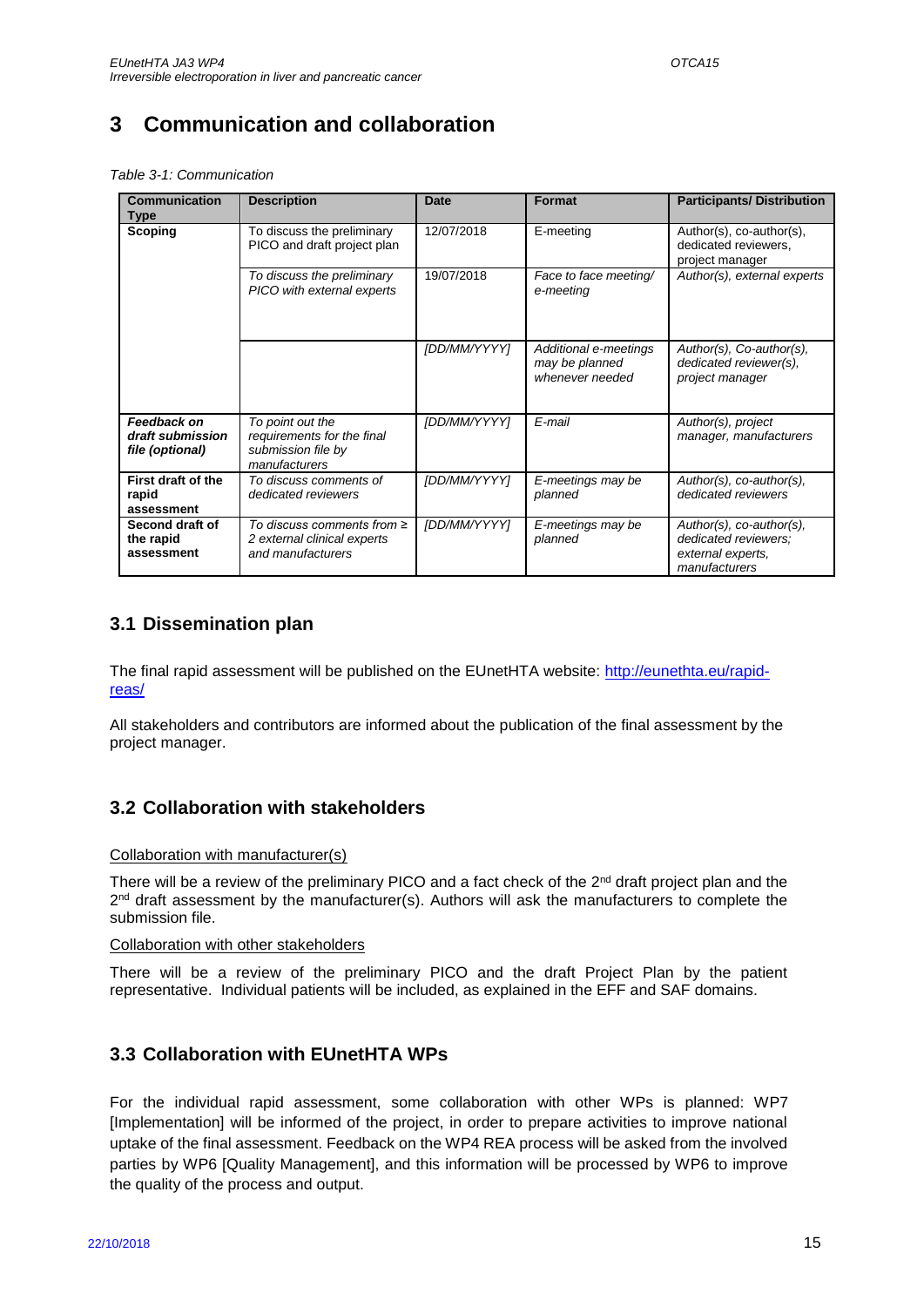### <span id="page-15-0"></span>**3.4 Conflict of interest and confidentiality management**

Conflicts of interest will be handled according to the EUnetHTA Conflict of Interest Policy. All individuals participating in this project will sign the standardised "Declaration of Interest and Confidentiality Undertaking" (DOICU) statement.

Authors, co-authors and dedicated reviewers who declare a specific conflict of interest will be excluded from the whole work under this specific topic. However, they still may be included in other assessments.

For external experts, patients or other stakeholders involved, conflict of interest declarations are collected. External experts or patients who declare a specific conflict of interest will be excluded from parts of or the whole work under this specific topic. However, they still may be included in other assessments.

Manufacturer(s) will sign a Confidentiality Undertaking (CU) form regarding the specific project.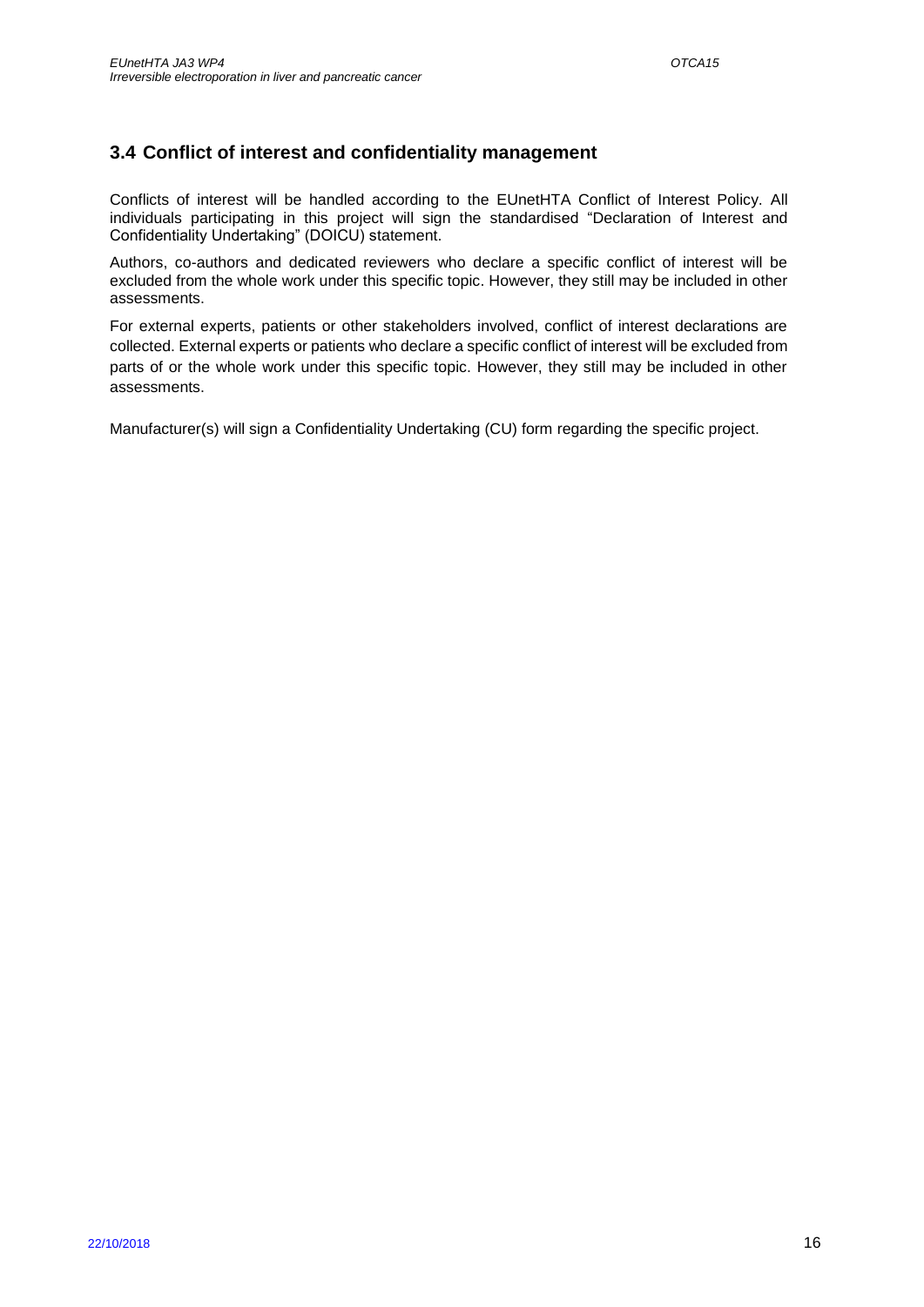## <span id="page-16-0"></span>**4 References**

1. Ducreux M, Cuhna AS, Caramella C, Hollebecque A, Burtin P, Goere D, et al. Cancer of the pancreas: ESMO Clinical Practice Guidelines for diagnosis, treatment and follow-up. Ann Oncol. 2015;26 Suppl 5:v56-68.

2. European Association for the Study of the Liver. Electronic address eee, European Association for the Study of the L. EASL Clinical Practice Guidelines: Management of hepatocellular carcinoma. J Hepatol. 2018;69(1):182-236.

3. Benson AB, 3rd, D'Angelica MI, Abbott DE, Abrams TA, Alberts SR, Saenz DA, et al. NCCN Guidelines Insights: Hepatobiliary Cancers, Version 1.2017. J Natl Compr Canc Netw. 2017;15(5):563-73.

4. Tempero MA, Malafa MP, Al-Hawary M, Asbun H, Bain A, Behrman SW, et al. Pancreatic Adenocarcinoma, Version 2.2017, NCCN Clinical Practice Guidelines in Oncology. J Natl Compr Canc Netw. 2017;15(8):1028-61.

5. Chun YS, Pawlik TM, Vauthey JN. 8th Edition of the AJCC Cancer Staging Manual: Pancreas and Hepatobiliary Cancers. Ann Surg Oncol. 2018;25(4):845-7.

6. Pancreatic cancer in adults: diagnosis and management. National Institute for Health and Care Excellence: Clinical Guidelines. London2018.

7. Balaban EP, Mangu PB, Yee NS. Locally Advanced Unresectable Pancreatic Cancer: American Society of Clinical Oncology Clinical Practice Guideline Summary. J Oncol Pract. 2017;13(4):265-9.

8. EUnetHTA. Comparators & Comparisons: Criteria for the choice of the most appropriate comparator(s). 2015.

9. Di Maio M, Daniele B, Gallo C, Perrone F. Re: Design and endpoints of clinical trials in hepatocellular carcinoma. J Natl Cancer Inst. 2008;100(21):1557; author reply -8.

10. Bonnetain F, Bonsing B, Conroy T, Dousseau A, Glimelius B, Haustermans K, et al. Guidelines for time-to-event end-point definitions in trials for pancreatic cancer. Results of the DATECAN initiative (Definition for the Assessment of Time-to-event End-points in CANcer trials). Eur J Cancer. 2014;50(17):2983-93.

11. EUnetHTA. Guideline - Endpoints used in Relative Effectiveness Assessment - SAFETY. 2015.

12. EUnetHTA. Guideline - Endpoints used for Relative Effectiveness Assessment Clinical Endpoints. 2015.

13. EUnetHTA. Guideline - Endpoints used for Relative Effectiveness Assessment Health related quality of life and utility measures 2015. 2015.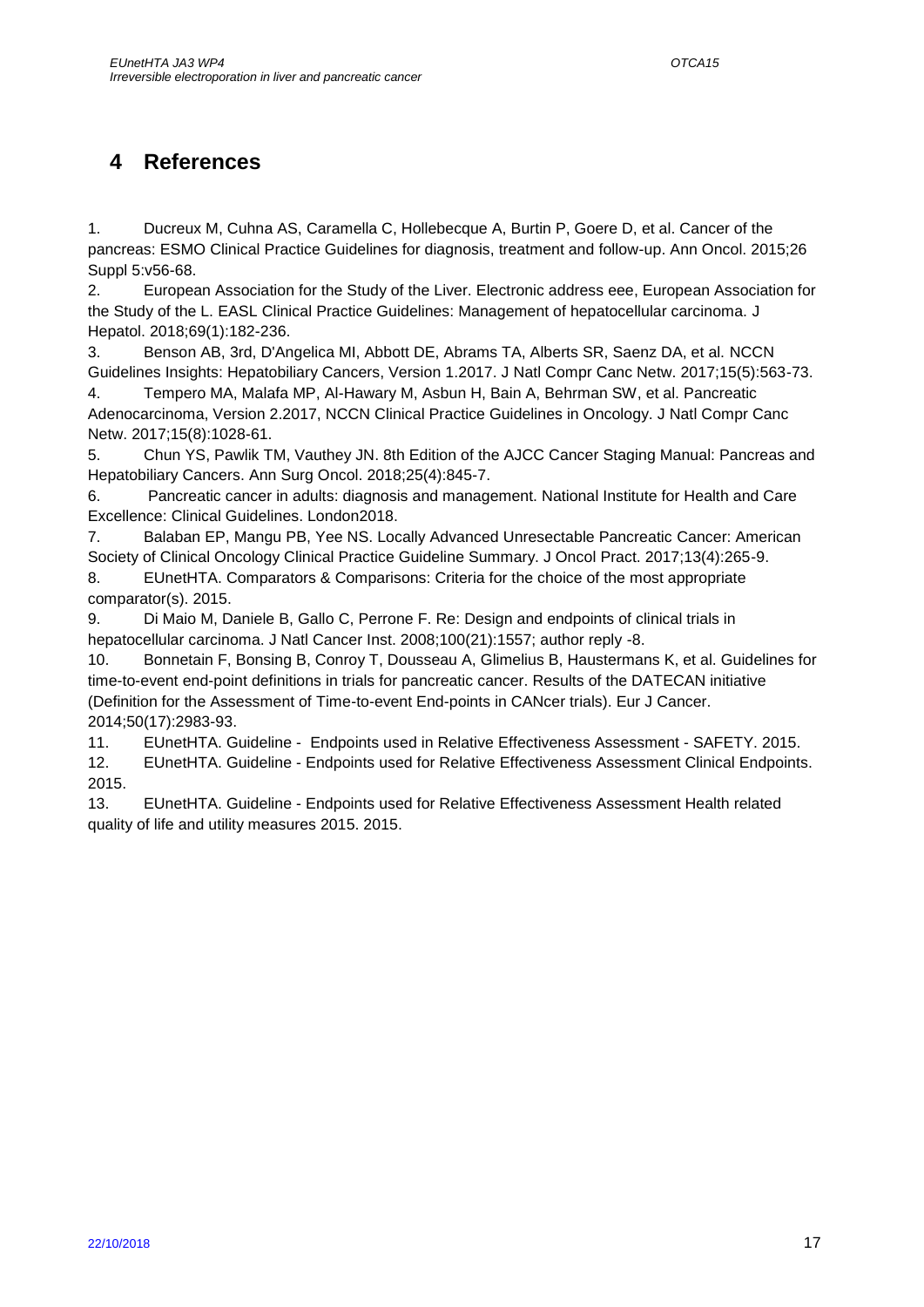# <span id="page-17-0"></span>**5 Appendix A**

### <span id="page-17-1"></span>**5.1 Selected Assessment Elements**

The table shows the assessment elements and the translated research questions that will be addressed in the assessment. They are based on the assessment elements contained in the ['Model for Rapid](http://meka.thl.fi/htacore/BrowseModel.aspx)  [Relative Effectiveness Assessment'.](http://meka.thl.fi/htacore/BrowseModel.aspx) Additionally, assessment elements from other HTA Core Model [Applications](http://meka.thl.fi/htacore/BrowseModel.aspx) (for medical and surgical interventions, for diagnostic technologies or for screening) have been screened and included/ merged with the existing questions if deemed relevant.

<span id="page-17-2"></span>

|  | Table 5-1: Selected Assessment Elements |
|--|-----------------------------------------|
|--|-----------------------------------------|

| ID                                                      | <b>Topic</b>                                                     | <b>Topic</b><br><b>Issue</b>                                                                                                                                                                    | <b>Relevance in this</b><br>assessment | <b>Mandatory</b><br>(M) or non- | Research question(s) or reason<br>for non-relevance of 'mandatory'                                                          |
|---------------------------------------------------------|------------------------------------------------------------------|-------------------------------------------------------------------------------------------------------------------------------------------------------------------------------------------------|----------------------------------------|---------------------------------|-----------------------------------------------------------------------------------------------------------------------------|
|                                                         |                                                                  |                                                                                                                                                                                                 |                                        | mandatory                       | elements                                                                                                                    |
|                                                         |                                                                  |                                                                                                                                                                                                 |                                        | (NM)                            |                                                                                                                             |
| Description and technical characteristics of technology |                                                                  |                                                                                                                                                                                                 |                                        |                                 |                                                                                                                             |
| B0001                                                   | Features of<br>the<br>technology<br>and<br>comparators           | What is the technology<br>and the<br>comparator(s)?                                                                                                                                             | <b>Yes-Critical</b>                    | M                               | What is irreversible electroporation<br>(IRE) ablation [with a percutaneous,<br>laparoscopic or open surgical<br>approach]? |
| A0020                                                   | Regulatory<br><b>Status</b>                                      | For which indications<br>has the technology<br>received marketing<br>authorisation or CE<br>marking?<br>[This assessment<br>element can be placed<br>either in the TEC OR<br>in the CUR domain] | <b>Yes-Critical</b>                    | M                               | For which indications has IRE<br>received marketing authorisation or<br>CE marking?                                         |
| B0002                                                   | Features of<br>the<br>technology<br>and<br>comparators           | What is the claimed<br>benefit of the<br>technology in relation<br>to the comparator(s)?                                                                                                        | Yes-Critical                           | M                               | What is the claimed benefit of IRE in<br>relation to the comparators?                                                       |
| B0003                                                   | Features of<br>the<br>technology                                 | What is the phase of<br>development and<br>implementation of the<br>technology and the<br>comparator(s)?                                                                                        | Yes                                    | <b>NM</b>                       | What is the phase of development<br>and implementation of IRE?                                                              |
| B0004                                                   | Features of<br>the<br>technology                                 | Who administers the<br>technology and the<br>comparator(s) and in<br>what context and level<br>of care are they<br>provided?                                                                    | Yes                                    | M                               | Who administers IRE? In what<br>context and level of care is IRE<br>provided?                                               |
| <b>B0008</b>                                            | Investments<br>and tools<br>required to<br>use the<br>technology | What kind of special<br>premises are needed<br>to use the technology<br>and the<br>comparator(s)?                                                                                               | Yes                                    | <b>NM</b>                       | What kind of special premises are<br>needed to use IRE?                                                                     |
| B0009                                                   | Investments<br>and tools<br>required to<br>use the<br>technology | What equipment and<br>supplies are needed to<br>use the technology<br>and the<br>comparator(s)?                                                                                                 | Yes                                    | ΝM                              | What equipment and supplies are<br>needed to use IRE?                                                                       |
| A0021                                                   | Regulatory<br>Status                                             | What is the<br>reimbursement status<br>of the technology?<br>[This assessment<br>element can be placed<br>either in the TEC OR                                                                  | Yes                                    | <b>NM</b>                       | What is the reimbursement status of<br>IRE?                                                                                 |
|                                                         |                                                                  | in the CUR domain]                                                                                                                                                                              |                                        |                                 |                                                                                                                             |
|                                                         | Health problem and current use of technology                     |                                                                                                                                                                                                 |                                        |                                 |                                                                                                                             |
| A0002                                                   | Target                                                           | What is the disease or                                                                                                                                                                          | Critical                               |                                 | What is pancreatic cancer?                                                                                                  |
|                                                         | Condition                                                        | health condition in the                                                                                                                                                                         |                                        | м                               |                                                                                                                             |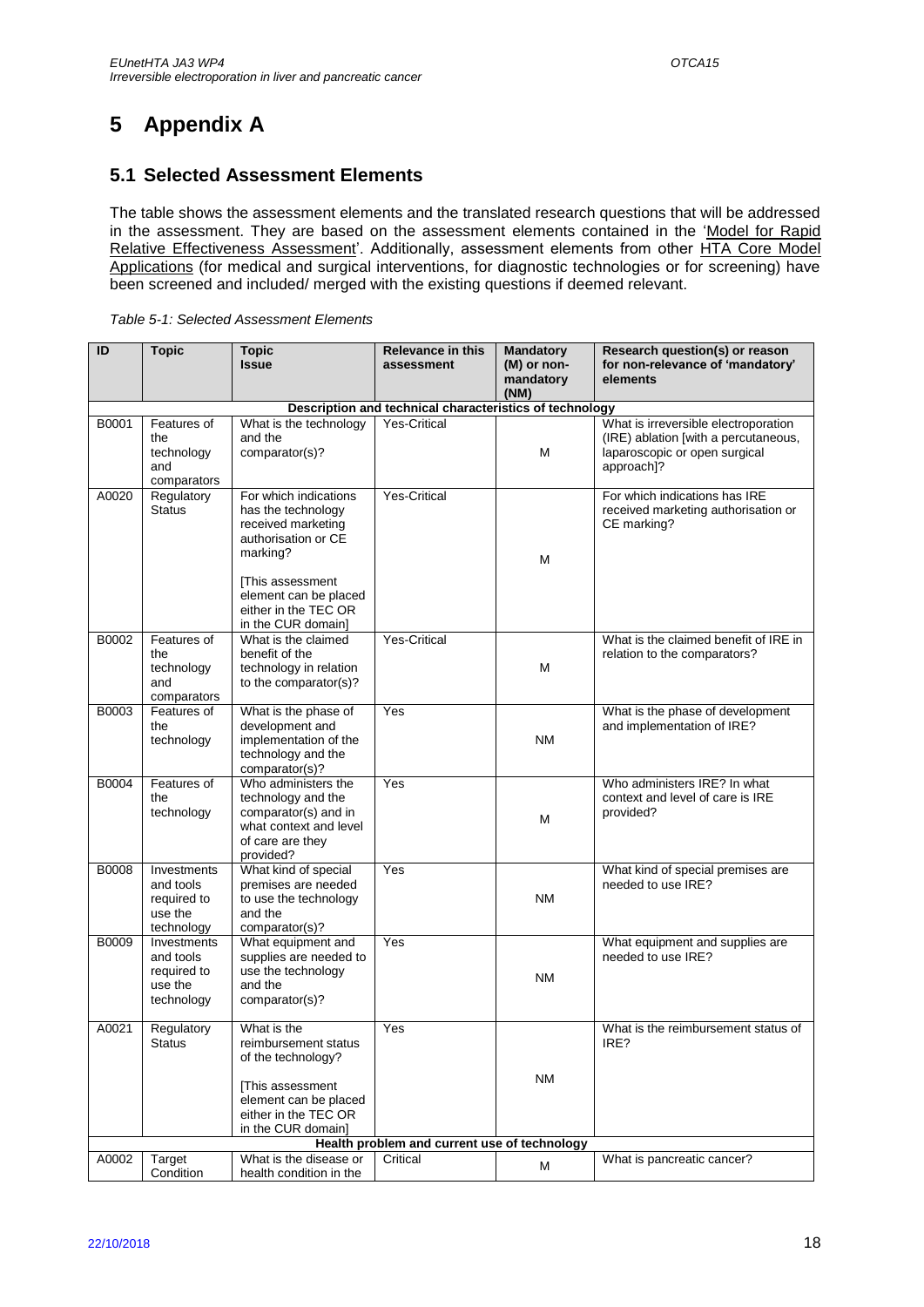|       |                                              | scope of this<br>assessment?                                                                                                     |                               |                           | What is liver cancer (primary or<br>secondary)?                                                                                                                                                                                              |
|-------|----------------------------------------------|----------------------------------------------------------------------------------------------------------------------------------|-------------------------------|---------------------------|----------------------------------------------------------------------------------------------------------------------------------------------------------------------------------------------------------------------------------------------|
| A0003 | Target<br>Condition                          | What are the known<br>risk factors for the<br>disease or health<br>condition?                                                    | No                            | <b>NM</b>                 |                                                                                                                                                                                                                                              |
| A0004 | Target<br>Condition                          | What is the natural<br>course of the disease<br>or health condition?                                                             | <b>Yes-Critical</b>           | M                         | What is the natural course of the<br>pancreatic cancer?<br>What is the natural course of the<br>liver cancer (primary or secondary)?                                                                                                         |
| A0005 | Target<br>Condition                          | What are the<br>symptoms and the<br>burden of disease or<br>health condition for the<br>patient?                                 | Yes                           | M                         | What are the symptoms and the<br>burden of disease for patients with<br>pancreatic cancer?<br>What are the symptoms and the<br>burden of disease for patients with<br>liver cancer (primary or secondary)?                                   |
| A0006 | Target<br>Condition                          | What are the<br>consequences of the<br>disease or health<br>condition for the<br>society?                                        | No                            | <b>NM</b>                 |                                                                                                                                                                                                                                              |
| A0024 | Current<br>Management<br>of the<br>Condition | How is the disease or<br>health condition<br>currently diagnosed<br>according to published<br>guidelines and in<br>practice?     | Yes                           | М                         | How pancreatic cancer is currently<br>diagnosed according to published<br>guidelines and in practice?<br>How liver cancer (primary or<br>secondary) is currently diagnosed<br>according to published guidelines<br>and in practice?          |
| A0025 | Current<br>Management<br>of the<br>Condition | How is the disease or<br>health condition<br>currently managed<br>according to published<br>guidelines and in<br>practice?       | Yes-Critical                  | М                         | How pancreatic cancer is currently<br>managed according to published<br>guidelines and in practice?<br>How liver cancer (primary or<br>secondary) is currently managed<br>according to published guidelines<br>and in practice?              |
| A0007 | Target<br>Population                         | What is the target<br>population in this<br>assessment?                                                                          | Yes-Critical                  | M                         | What is unresectable locally<br>advanced pancreatic cancer<br>(LAPC)?<br>What is unresectable liver cancer<br>(primary or secondary)<br>contraindicated for thermal ablation?                                                                |
| A0023 | Target<br>Population                         | How many people<br>belong to the target<br>population?                                                                           | Yes                           | М                         | How many patients belong to the<br>unresecatble locally advanced<br>pancreatic cancer (LAPC) group?<br>How many patients belong to the<br>unresectable liver cancer (primary or<br>secondary) contraindicated for<br>thermal ablation group? |
| A0011 | Utilisation                                  | How much are the<br>technologies utilised?                                                                                       | Yes                           | M (NM for<br>diagnostics) | How much is IRE utilised?                                                                                                                                                                                                                    |
|       |                                              |                                                                                                                                  | <b>Clinical effectiveness</b> |                           |                                                                                                                                                                                                                                              |
| D0001 | Mortality                                    | What is the expected<br>beneficial effect of the<br>intervention on<br>mortality?                                                | <b>Yes-Critical</b>           | M                         | What is the expected beneficial of<br>IRE on mortality?                                                                                                                                                                                      |
| D0005 | Morbidity                                    | How does the<br>technology affect<br>symptoms and<br>findings (severity,<br>frequency) of the<br>disease or health<br>condition? | <b>Yes-Critical</b>           | М                         | How does IRE affect symptoms and<br>findings (severity, frequency) of<br>pancreatic cancer?<br>How does IRE affect symptoms<br>findings (severity, frequency) of liver<br>cancer (primary or secondary)?                                     |
| D0006 | Morbidity                                    | How does the<br>technology affect<br>progression (or<br>recurrence) of the                                                       | <b>Yes-Critical</b>           | M                         | How does IRE affect progression (or<br>recurrence) of pancreatic cancer?                                                                                                                                                                     |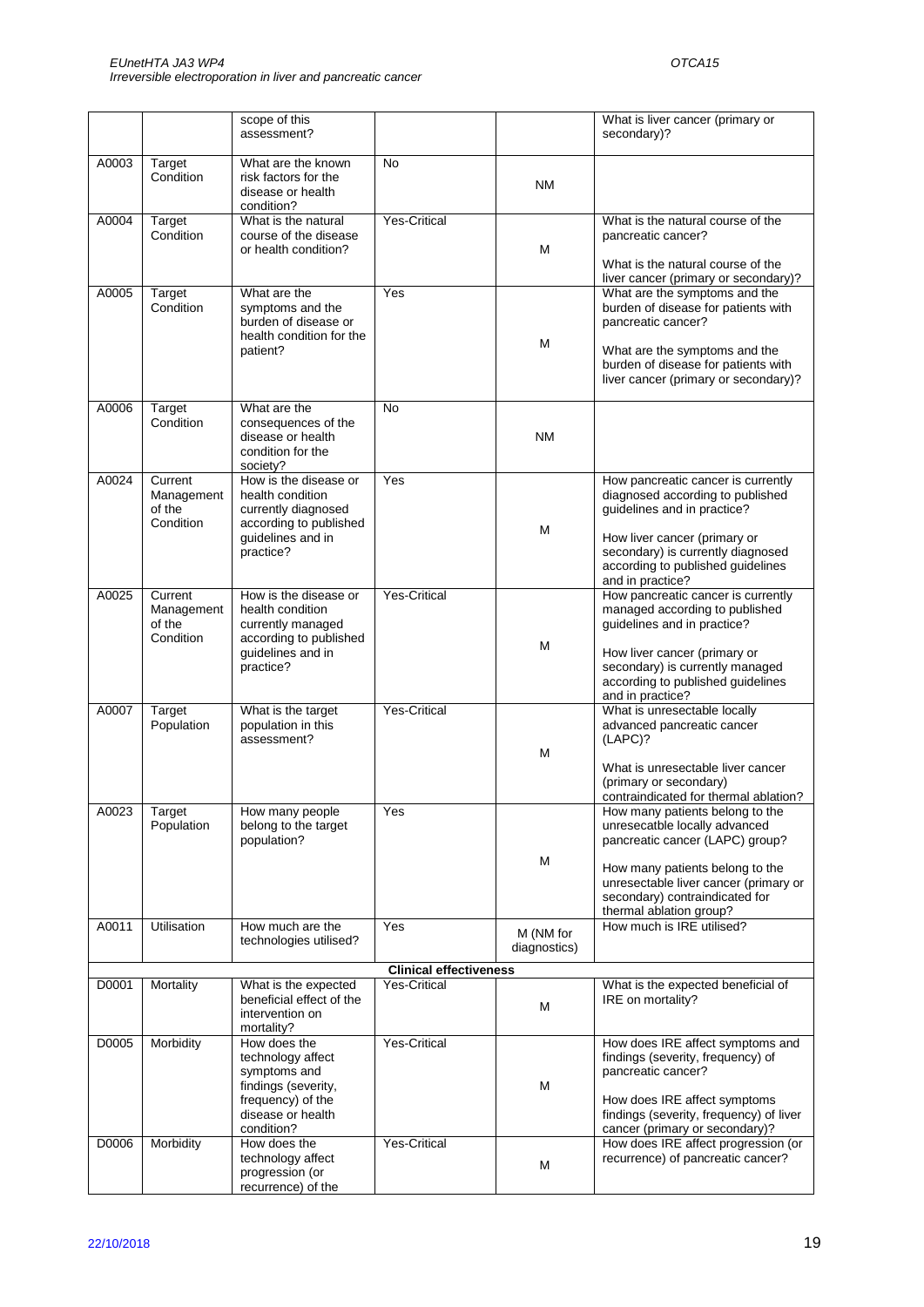|       |                                       | disease or health<br>condition?                                                                                                |                               |                                                                    | How does IRE affect progression (or<br>recurrence) of liver cancer (primary<br>or secondary)?           |
|-------|---------------------------------------|--------------------------------------------------------------------------------------------------------------------------------|-------------------------------|--------------------------------------------------------------------|---------------------------------------------------------------------------------------------------------|
| D0011 | Function                              | What is the effect of<br>the technology on<br>patients' body<br>functions?                                                     | Yes                           | м                                                                  | What is the effect of IRE on patients'<br>body functions?                                               |
| D0016 | Function                              | How does the use of<br>technology affect<br>activities of daily<br>living?                                                     | <b>No</b>                     | <b>NM</b>                                                          |                                                                                                         |
| D0012 | Health-<br>related<br>quality of life | What is the effect of<br>the technology on<br>generic health-related<br>quality of life?                                       | <b>Yes-Critical</b>           | M                                                                  | How does the effect of IRE on<br>generic health-related quality of life?                                |
| D0013 | Health-<br>related<br>quality of life | What is the effect of<br>the technology on<br>disease-specific<br>quality of life?                                             | <b>Yes-Critical</b>           | M                                                                  | What is the effect of IRE on disease-<br>specific quality of life?                                      |
| D0017 | Patient<br>satisfaction               | Were patients satisfied<br>with the technology?                                                                                | Yes                           | <b>NM</b>                                                          | Were patients satisfied with the<br>technology?                                                         |
|       |                                       |                                                                                                                                | <b>Safety</b>                 |                                                                    |                                                                                                         |
| C0008 | Patient<br>safety                     | How safe is the<br>technology in relation<br>to the comparator(s)?                                                             | <b>Yes-Critical</b>           | M                                                                  | How safe is IRE ?                                                                                       |
| C0002 | Patient<br>safety                     | Are the harms related<br>to dosage or<br>frequency of applying<br>the technology?                                              | Yes                           | <b>NM</b>                                                          | Are the harms related to dosage or<br>frequency of applying IRE?                                        |
| C0004 | Patient<br>safety                     | How does the<br>frequency or severity<br>of harms change over<br>time or in different<br>settings?                             | Yes                           | M                                                                  | How does the frequency or severity<br>of harms change over the time or in<br>different settings?        |
| C0005 | Patient<br>safety                     | What are the<br>susceptible patient<br>groups that are more<br>likely to be harmed<br>through the use of the<br>technology?    | Yes                           | м                                                                  | What are the susceptible patient<br>groups that are more likely to be<br>harmed through the use of IRE? |
| C0007 | Patient<br>safety                     | Are the technology<br>and comparator(s)<br>associated with user-<br>dependent harms?                                           | <b>No</b>                     | <b>NM</b>                                                          |                                                                                                         |
| B0010 | Safety risk<br>management             | What kind of<br>data/records and/or<br>registry is needed to<br>monitor the use of the<br>technology and the<br>comparator(s)? | Yes                           | M for medical<br>devices<br>NM for<br>screening and<br>diagnostics | What kind of data/records and/or<br>registry is needed to monitor the use<br>of IRE?                    |
|       |                                       |                                                                                                                                | <b>Organisational aspects</b> |                                                                    |                                                                                                         |
| G0003 | Servicios en<br>salud                 | What kind of process<br>ensures proper<br>education and training<br>of staff?                                                  | Yes                           | <b>NM</b>                                                          | What kind of process ensures proper<br>education and training of staff?                                 |
| G0006 | Process-<br>related costs             | What are the costs of<br>processes related to<br>acquisition and setting<br>up the new<br>technology?                          | Yes                           | ΝM                                                                 | What are the costs of processes<br>related to acquisition and setting up<br>IRE?                        |
| G0007 | Process-<br>related costs             | What are the likely<br>budget impacts of<br>implementing the<br>technologies being<br>compared?                                | Yes                           | ΝM                                                                 | What are the likely budget impacts<br>of implementing IRE?                                              |